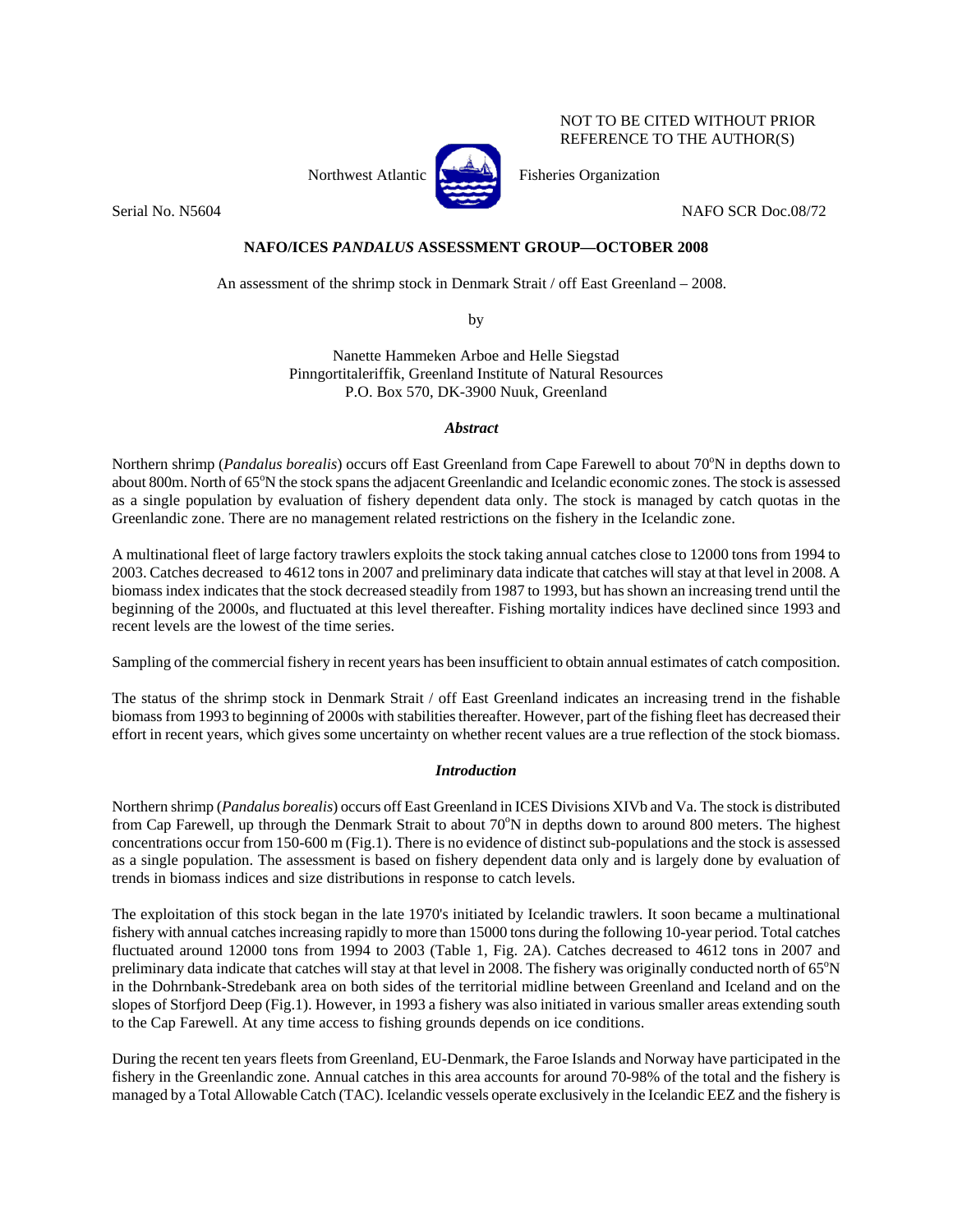unrestricted by management initiatives. Vessels taking part in the fishery on both sides of the national midline are large factory trawlers in the range of 1000-4000 GRT.

This paper presents and analyses data from the shrimp fishery in Denmark Strait / off East Greenland to provide a basis for the assessment of the shrimp stock in this area i.e. time series of catch, fishing effort, geographical distribution and catch-per-unit-effort based biomass indices and indices of harvest rate.

# *Materials and methods*

## Raw data

Logbooks from Greenland, Iceland, Faroe Islands and EU-Denmark since 1980, from Norway since 2000 and from EU-France for the years 1980 to 1991 supplied data on catch and effort (hours fished) on a by haul basis. Since 2004 more than 60% of all hauls were performed with double trawl and the 2008 assessment included both single and double trawl in the standardized catch rates calculations. The catches in the Greenland EEZ were corrected "overpack" according to Hvingel 2003.

Catches and corresponding effort were compiled by year and by areas north and south of 65°N. Catch-Per-Unit-Effort (CPUE) was calculated and applied to the total catch of the year to estimate the total annual effort. The geographical distribution of the fishery are shown by plotting the unstandardized CPUE by statistical units of 7.5' latitude and 15' longitude.

## Catch rate indices

Three standardised CPUE indices were constructed: one for each of the areas north and south of 65°N and a combined index series representing the total area. The indices were based on logbook data from Greenlandic, Faeroese, EU (Danish, Lithuania, Estonia), and Norwegian vessels, operating exclusively in the Greenlandic zone and from the Icelandic fleet fishing exclusively in the Icelandic zone (north of 65°N). Until 2005 Norwegian fishery data was considered to have too sparse information on the different areas fished and data was therefore not included in the standardized catch rates calculations. In 2006 Norwegian fishery data was included in the catch rates calculations after a positive evaluation of new logbook data from Greenland License Office, where Norwegian fishery data has been recorded in standard format since 2000.

For the indices of the northern areas and the total areas this involved a two-step process. In the first step multiplicative General Linear Modelling (GLM) techniques were used to standardise the CPUE data from the Greenlandic and Icelandic zones separately. There is no area overlap between the vessels fishing in the two zones. Therefore annual CPUE indices cannot be derived from a single GLM-run as such a model will not be able to estimate the relative fishing power of the vessels. The "first step" was performed following the method described in Hvingel *et al.* (2000). The multiplicative models, included the following variables: (1) individual vessel fishing power, (2) seasonal availability of shrimp, (3) spatial availability of shrimp, (4) annual mean CPUE and (5) single and double trawl. Input data were mean CPUE by vessel, area, month and year. The calculations were done using the SAS statistical software (Anon., 1988). The main effects model was represented in logarithmic form:

$$
\ln(CPUE_{miki}) = \ln(u) + \ln(A_m) + \ln(S_i) + \ln(V_k) + \ln(Y_i) + e_{miki}
$$

Where *CPUE<sub>liki</sub>* is the mean CPUE for vessel k, fishing in area m in month j during year i (k = 1,...,n; m = 1,...,a; j = 1,…,s; i = 1,…,y);  $\ln(u)$  is overall mean  $\ln(CPUE)$ ;  $A_m$  is effect of the m<sup>th</sup> area;  $S_j$  is the effect of the j<sup>th</sup> month;  $V_k$  is the effect of the k<sup>th</sup> vessel; *Y<sub>i</sub>* is the effect of the i<sup>th</sup> year;  $e_{mjki}$  is the error term assumed to be normally distributed N(0, $\sigma^2/n$ ) where n is the number of observations in the cell. The standardised CPUE indices are the antilog of the year coefficient.

Parameter estimates of the vessel, month and area variable from a first run of the model were compared. Levels within each variable were combined in subsequent analyses if the parameter estimates did not differ by more than 5%. This was done to reduce the number of empty cells in the models.

For the model pertaining to the Greenlandic zone 53 of 72 vessels met the criteria for inclusion in the analysis (at least three years of fishing in the area) i.e. 41 Greenlandic, 14 Faeroese, 5 Danish, 12 Norwegian vessels. Based on an exploratory run of the main effects model the vessel effect was collapsed into 14 groups consisting of 4-8 vessels with similar fishing power. The month effect was reduced to 5 levels by grouping months with similar indices of relative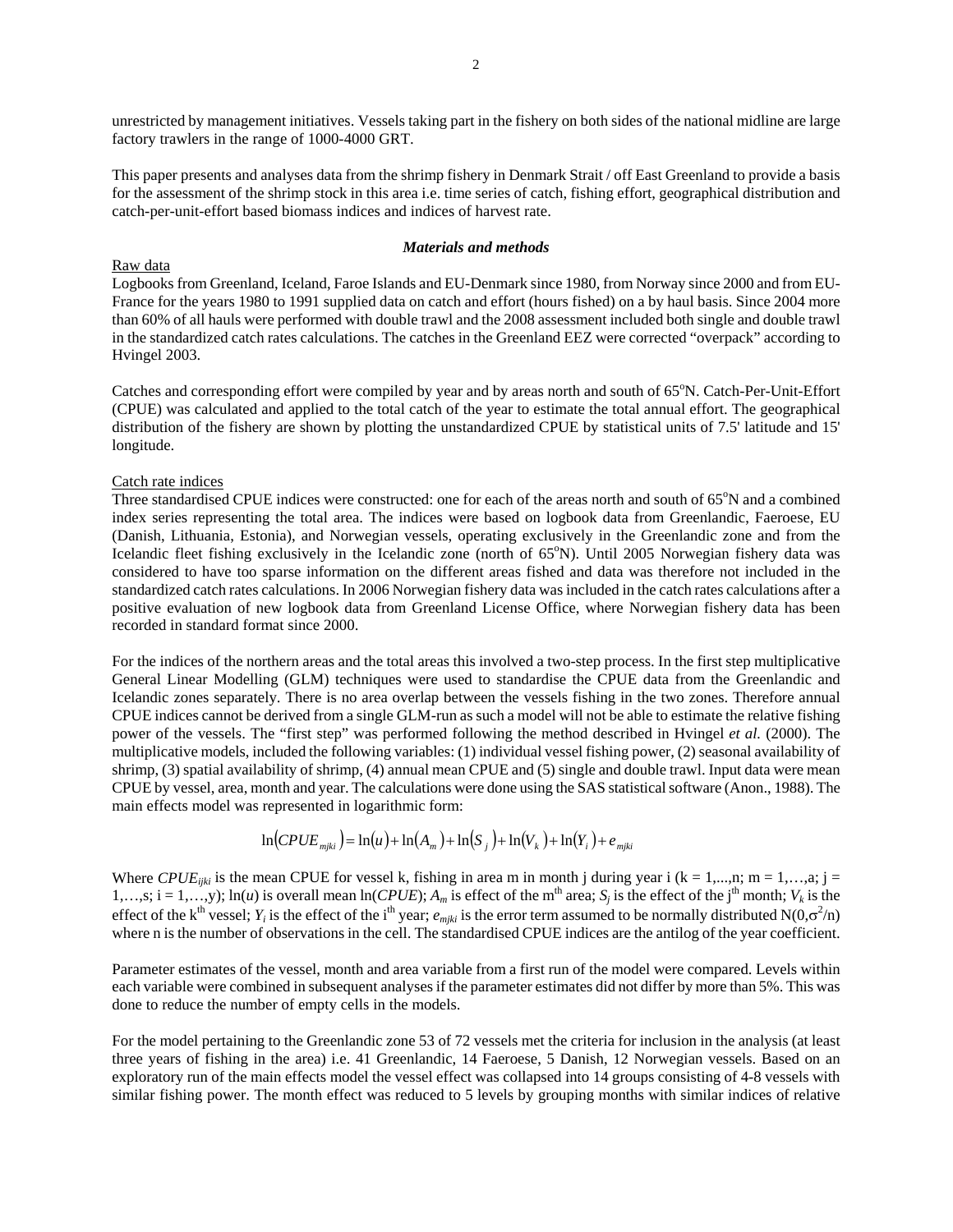shrimp availability. The area effect had two levels - one for each of the fishing areas north and south of 65°N. The year\*area cross-effect was calculated to give separate indices for the northern and southern areas.

In the Icelandic zone 126 different Icelandic vessels had been registered in the area from 1987 to 2005. Almost no fishery has been conducted in 2005 (21 tons) and there has been no fishery from 2006 to 2008. The 61 vessels qualifying for the index were collapsed into 18 groups consisting of 1-8 vessels of equal fishing power. The month effect was reduced to 6 levels. No area effect was included. A two level trawl effect was introduced to account for the effect of twin trawling.

Results and diagnostically output from the GLM run show that data from the Icelandic zone in 2005 (catches was very small in 2005) was unsuitable to further analyses and therefore not included.

# *The index of the area south of 65<sup>o</sup>N*

From this first step of calculations the biomass index for the areas south of 65°N came directly as the 'year-area south' cross effect of the Greenlandic zone model (see appendix 1).

# The combined index of the area north of  $65^{\circ}N$

In the second calculation step the biomass index for the areas north of 65°N was derived by combining the year coefficients of the Icelandic zone model (appendix 2) and the year effects for the northern areas in the Greenlandic zone model (i.e. the 'year-area north' cross effect, see appendix 1). A Monte Carlo Markov Chain (MCMC) sampling process was used to construct distributions of likelihoods of possible values of the combined index. This was done within the programming framework WinBUGS v.1.4, (www.mrc-bsu.cam.ac.uk/bugs; Gilks *et al.* 1994; Spiegelhalter *et al.* 2000). The individual CPUE series for the  $p^{\text{th}}$  fleet,  $\mu_{pi}$ , was assumed to reflect an overall biomass series,  $Y_i$ , and a constant fleet coefficient,  $v_p$ , so that:

$$
\mu_{pi} = v_p Y_i \exp(e_{pi})
$$

The error,  $e_{pi}$ , were considered to be distributed with mean zero and variance  $\sigma_{pi}^2$ . The error term was assumed that  $e_{pi}$ , have variances inversely proportional to the area of fishing ground, *ap*, covered by fleet *p*. The factor, *ap*, was taken to be the area of sea bottom between 150-600 m. Hence,  $\sigma_{pi}^2$  was calculated by:

$$
\sigma_{pi}^2 = \frac{cv_{pi}^2}{a_p}
$$

Where  $cv_{pi}$  is the annual fleet specific coefficient of variation as calculated in the GLM-run. The area weighting factors, *ap*, for the Greenlandic area north of 65 and the Icelandic zone were estimated to 0.8 and 0.2 respectively.

#### *The combined index of the total area*

In a similar second calculation step a single combined index of the development of the population biomass in the whole area was derived by aggregating the overall year coefficients from the Greenlandic zone model and the year coefficients from the Icelandic zone model. This was also done by the method described above using an area-weighting factor of 0.875 for the Greenlandic zone data and thus 0.125 for the Icelandic zone data.

#### Harvest rate indices

Indices of harvest rate were calculated by dividing total annual catch of the area by the respective standardised CPUE indices.

#### *Results and Discussion*

#### Geographical distribution of the fishery

The fishery was originally conducted north of 65°N in the Dohrnbank-Stredebank area on both sides of the territorial midline between Greenland and Iceland and on the slopes of Storfjord Deep (Fig. 1). In 1993 a fishery was also initiated in various smaller areas extending south to the Cap Farewell. From 1996 to 2003 catches in the area south of 65°N accounted for more than 60% of the total catch. Since 2004 catches and effort in the area south of 65°N appears to be decreasing (Fig. 5a,b,c, d).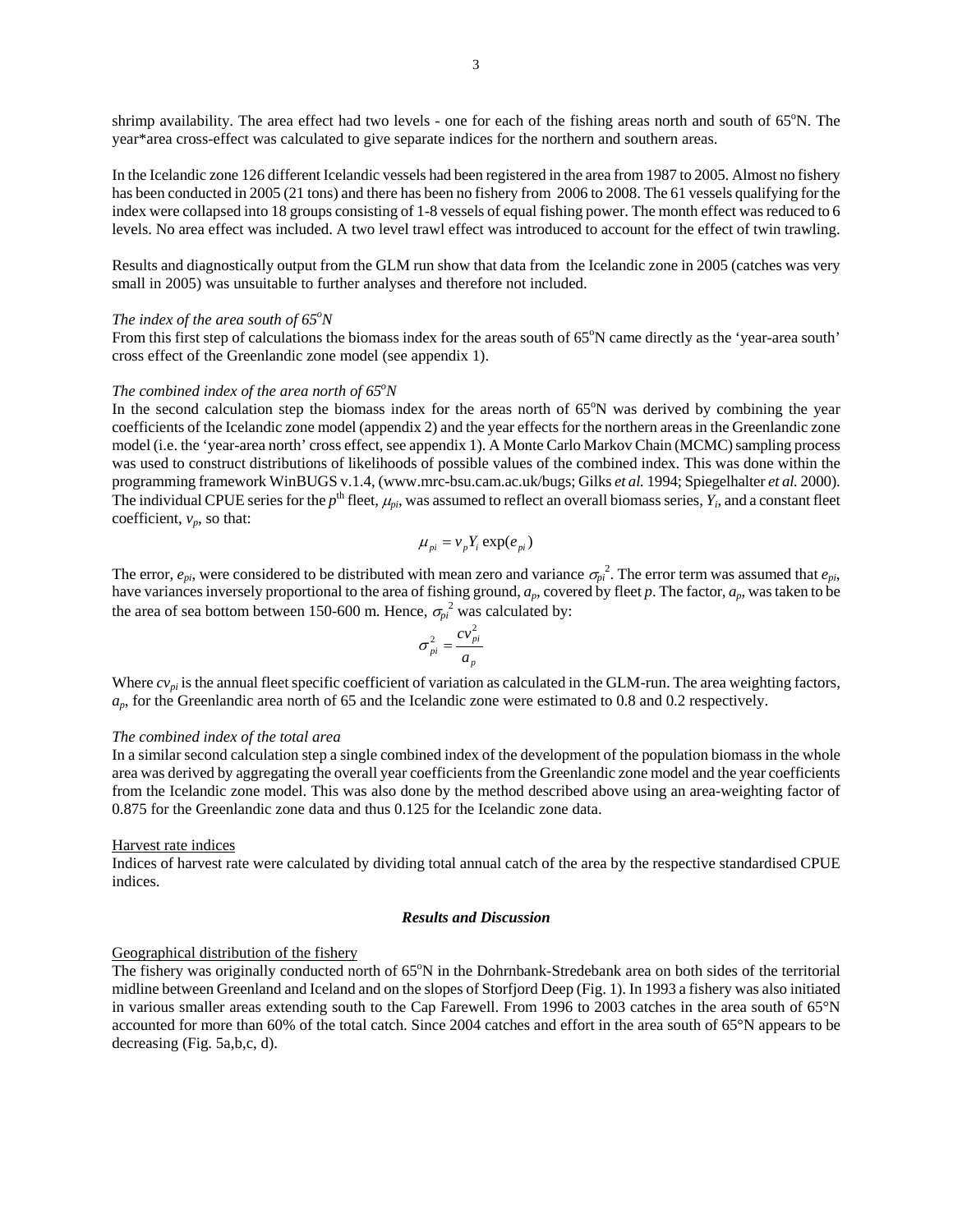### **Catch**

As the fishery developed, catches increased rapidly to more than 15000 tons in 1987-88, but declined thereafter to about 9000 tons in 1992-93(Fig. 2A, Table 1 and 2). Following the area expansion of the fishery south of  $65^{\circ}$ N catches increased again reaching 13700 tons in 1997. Catches from 1998 to 2004 have been between 10000 and 14 000 tons (Fig. 2A). The 2007 catch decreased to 4612 tons and preliminary data indicate that catches will stay at that level in 2008 (projected from October).

In the northern area the amount caught has declined by about 75%, i.e. from 15000 tons in 1988 to about 2000 tons in 2001 (Fig. 2A). Catch and effort more than doubled in 2002, but decreased again thereafter to around 4.000 tons and 10.000 hours. According to Greenlandic skippers the reduced effort spent was due to reduced catch rates of large shrimp, which was the primary target of the Greenlandic fishery.

Catches in the southern area increased from 1900 tons in 1993 - the first year of fishery in this area - to about 11.000 tons in 2001 (Fig. 2A). Since 2001 catches in the southern area has declined to 1.286 tons in 2007. 2008 figures are expected to be at the 2007 level.

#### Fishing effort

The high increase in catches during the first ten-year period was mainly driven by increased fishing effort (Fig. 2B, Table 2). Between 1981 and 1989, total effort increased from about 20000 hr's to a peak of more than 119000 hr's and then declined again to a low of less than 20 000 hr's in 2002. Since then total effort had been declining to less than 11.000 hr's in 2007 - the 2008-value is expected to be at the 2007 level (Fig. 2B).

The historic development of fishing effort spent in the northern area follows the one described for the total area closely – except for 2001, when a lot of effort shifted to the south. In the southern areas, effort increased from about 10000 hours in 1993 to 25000 hours in 1997. In 1999 it reached a low of 7500 hr's but increased again to 20000 hr's in 2001. Since then effort in the southern area has been declining to less than 2.000 hr's in 2007 - the 2008-value is expected to be at the 2007 level (Fig. 2B, Table 2).

#### Catch rate

Catch rates (total area) decreased from 278 kg/hr to 109 kg/hr in the period 1980-1989, but has shown an increasing trend since then reaching about 502 kg/hr in 2003 (Fig. 2C, Table 2). The catch rates in the last four years (2004 to 2007) are down to around 400 kg/hr. Preliminary data from 2008 indicates an increase to 466 kg/hr.

In the southern areas CPUE increased from 204 kg/hr in 1993 to 925 kg per hour in 1999. During the following years the mean CPUE obtained in this area fluctuated between 500 and 700 kg/hr. Preliminary data from 2008 indicates a CPUE at this level.

Catch rates in the northern area follow the same trend as the overall figures until 1993 as the fishery in the southern areas had not yet been initiated. From 1994-2002 CPUE's have fluctuated around 225 kg/hr except for an extreme of 129 kg/hr in 1996. From 2003 to 2007 annual mean CPUE fluctuated around 350 kg/hr. Preliminary data indicates catch rates around 470 kg/hr.

## Standardised catch rate indices

Results of the two multiple regression analysis to standardise catch rates showed that all main effects were highly significant (p<0.01). The r-squared of the models were 67% and 78%, respectively. The model-diagnostical outputs (see appendix) indicate that the model and error structures were correct. All first-order interactions between the effects of YEAR, MONTH and VESSEL were also highly significant, suggesting that the effect of YEAR on CPUE differ from month to month and from vessel to vessel. The contributions of these interactions to the variability within the data set however were small compared to that of the main effects. Thus, the basic model without interactions was considered a good description of the data.

The CPUE index series of the northern areas (Fig. 3) declined from 1987 to 1993 thereafter an increasing trend was observed and by the turn of the century the index values had reached the level seen at the offset of the time series. For the recent four years the mean index values have stabilized at a level one third above that of 1987. The CPUE index series of the southern area (Fig. 3) increased until 1999, with stability thereafter.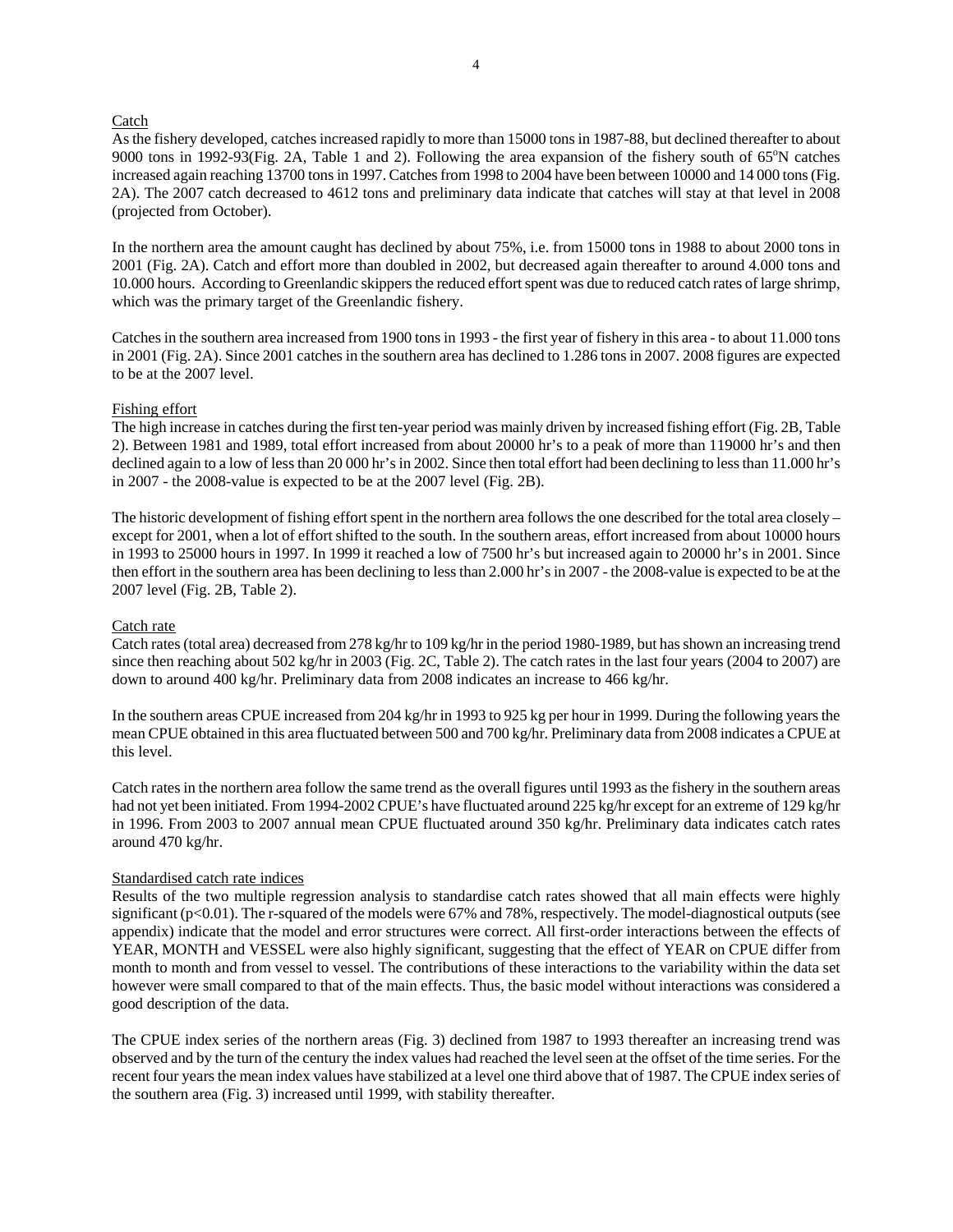The combined index for the total area (Fig. 3) indicated that the stock was more than halved during the period 1987-1993. After that it has been rebuilding at a corresponding rate reaching the level of 1987 in the late 1990's. The mean index values increased thereafter and have stabilized at a level one third above that of 1987.

The standardisation method used accounts for the increase in efficiency from renewal of the fleet but does not account for the technological improvements, which results from the upgrading of older vessels. The standardised effort may therefore be underestimated in which case the standardised CPUE time series interpreted as a biomass index is expected to give a slightly optimistic view of the stock development (for further discussion of the CPUE index as a stock indicator see Hvingel *et al.*, 2000).

## Indices of harvest rate

The standardised effort, i.e. the index of harvest rate, showed a decreasing trend since 1993 for the total area (Fig. 4). The separate indices for the northern and southern areas are also shown in Fig. 4. As mentioned in the previous section the development in the harvest rate indices might be to optimistic. Furthermore, the index of 2008 also depends on the precision with which the catch is projected to the end of the year.

## *Conclusions*

Total catches fluctuated around 12000 tons from 1994 to 2003 (Table 1, Fig. 2A). Catches decreased thereafter to 4612 tons in 2007. Preliminary data indicate that catches will stay at that level in 2008.

There is no recent information on stock size composition.

A combined standardized catch-rate index for the total area decreased steadily from 1987 to 1993(Fig. 3C), showed an increasing trend until 2000, and fluctuated at this level thereafter.

Indices of harvest rate have shown a decreasing trend since 1993.

State of the stock: Standardized CPUE data for all the areas combined indicate an increasing trend in the fishable biomass from 1993 to beginning of 2000s and fluctuated at this level after. However, part of the fishing fleet has decreased their effort in recent years, which gives some uncertainty on whether recent values is a true reflection of the stock biomass.

## *References*

Anon., 1988. SAS/STAT User's Guide, Release 6.03 Edition. Cary, NC: SAS Institute Inc., 1988. 1028 pp. Hvingel, C., H. Lassen and D.G. Parsons (2000). A biomass index for northern shrimp (*Pandalus borealis*) in Davis

Strait based on multiplicative modelling of commercial catch-per-unit-effort data (1976 - 1997). *J. Northw. Atl. Fish. Sci. vol.26:25–36.*

Hvingel, C. (2002). Data for the assessment of the shrimp (Pandalus borealis) stock in Denmark Strait/off East Greenland, 2002. *NAFO SCR Doc. 02/147 Ser. No.N4776*..

HVINGEL, C. 2003. Correction of reported past catches of Northern Shrimp within the Greenland EEZ to conform to a revision of reporting practices. NAFO SCR Doc., No. 03/74 Ser. No. N4913. 3 pp.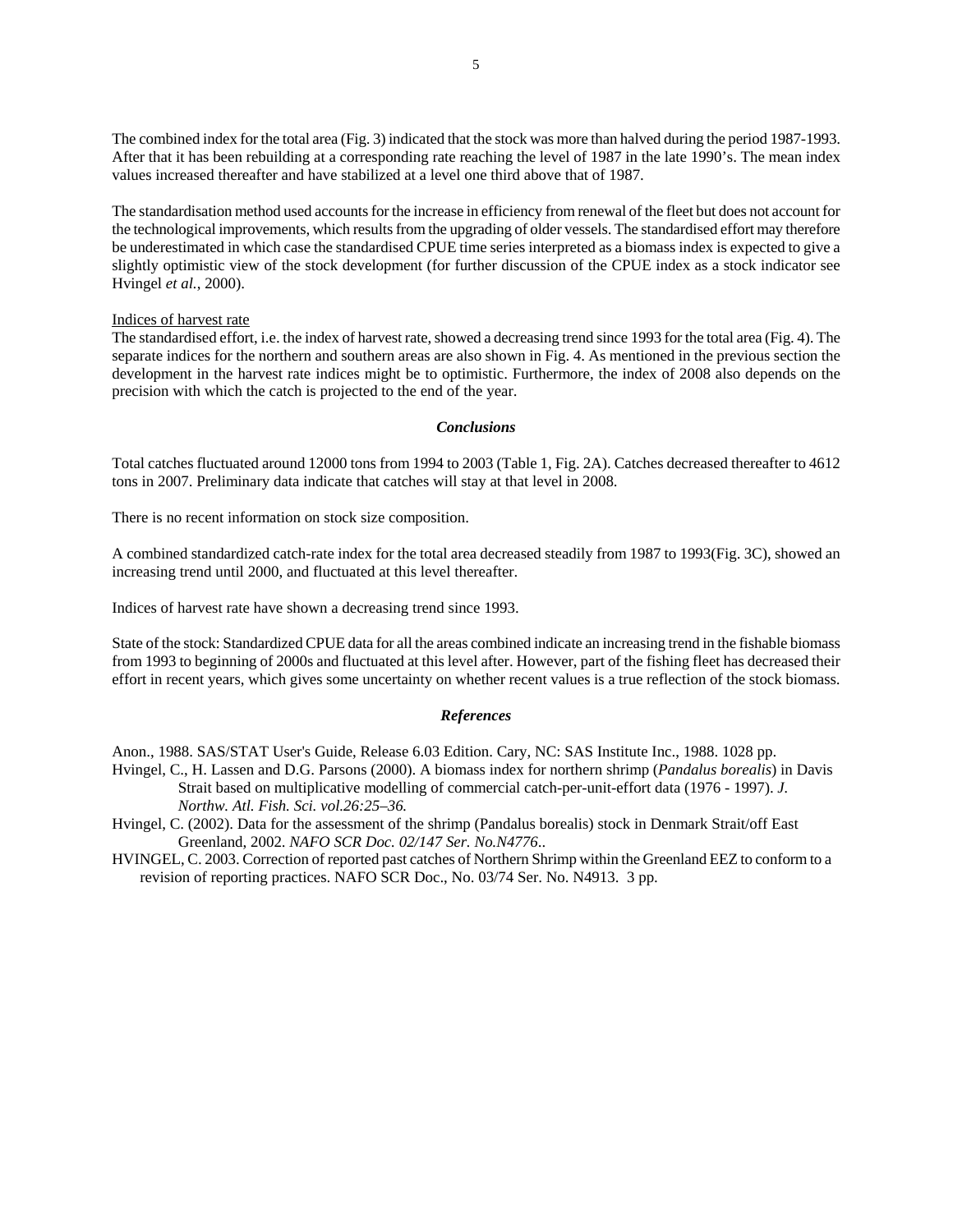| Area/Nation                | 1984 | 1985 | 1986 | 1987             | 1988  | 1989                                           | 1990        | 1991  | 1992         | 1993     | 1994       | 1995                                                 | 1996       | 1997         | 1998     | 1999       | 2000     | 2001       | 2002        |             | $2003\,2004^{1,5}$      | $2005$ <sup>1</sup> | $2006^1$ | $2007^1$ 2008 <sup>1,2</sup> |              |
|----------------------------|------|------|------|------------------|-------|------------------------------------------------|-------------|-------|--------------|----------|------------|------------------------------------------------------|------------|--------------|----------|------------|----------|------------|-------------|-------------|-------------------------|---------------------|----------|------------------------------|--------------|
| North of 65°N              |      |      |      |                  |       |                                                |             |       |              |          |            |                                                      |            |              |          |            |          |            |             |             |                         |                     |          |                              |              |
| EU (DK,EST,LTU)            | 554  | 442  | 626  | 703              | 554   | 454                                            | 476         | 450   | 199          | 138      | 250        | 302                                                  | 26         | 85           | 401      | 793        | 459      | 72         | 744         | 785         | 439                     | 267                 | 619      | 421                          | 389          |
| Faroe Islands              | 836  | 843  | 910  | 754              | 847   | 738                                            | 1029        | 1265  | 1355         | 689      | 462        | 931                                                  | 995        | 635          | 1268     | 867        | 956      | 214        | 1029        | 1062        | 894                     | 615                 | 342      | 319                          | 613          |
| France                     | 626  | 803  | 976  | 1305             | 616   | 472                                            | 62          | 148   | $\mathbf{0}$ | $\Omega$ | $\sqrt{ }$ | $\Omega$                                             | 0          | $\mathbf{0}$ | $\Omega$ | $\theta$   | $\Omega$ |            |             |             |                         |                     |          |                              |              |
| Greenland                  | 2815 | 3248 | 7232 | 8396             | 9304  | 7408                                           | 7580        | 5283  | 2496         | 1771     | 1326       | 2390                                                 | 359        | 105          | 646      | 614        | 115      | 650        | 638         | 695         | 578                     | 446                 | 223      | 802                          | 676          |
| Iceland                    | 742  | 1794 | 1150 | 1330             | 1431  | 1326                                           | 281         | 465   | 1750         | 2553     | 1514       | 1151                                                 | 566        | 2856         | 1421     | 769        | 132      | 10         | 1231        | 703         | 411                     | 29                  | $\theta$ | $\sqrt{ }$                   | $\Omega$     |
| Norway                     | 2662 | 2566 | 2535 | 2586             | 2561  | 2601                                           | 3052        | 3146  | 3102         | 1831     | 2180       | 2402                                                 | 1544       | 797          | 1628     | 1783       | 2759     | 1291       | 1630        | 2861        | 2700                    | 2624                | 2705     | 1783                         | 1000         |
| Total                      | 8235 |      |      | 9696 13428 15073 | 15313 | 12999                                          | 12480       | 10757 | 8901         | 6982     | 5731       | 7176                                                 | 3490       | 4478         | 5364     | 4827       | 4420     | 2237       | 5272        | 6107        | 5022                    | 3981                | 3889     | 3326                         | 2678         |
| South of 65 <sup>o</sup> N |      |      |      |                  |       |                                                |             |       |              |          |            |                                                      |            |              |          |            |          |            |             |             |                         |                     |          |                              |              |
| Denmark (EU)               |      |      |      |                  |       |                                                |             |       |              | 60       | 613        | 731                                                  | 1167       | 1657         | 1300     | 1095       | 1900     | 2473       | 2309        | 1903        | 1065                    | 646                 | 685      | 431                          | 251          |
| Faroe Island               |      |      |      |                  |       |                                                |             |       |              | 280      | 974        | 295                                                  | 402        | 656          | 138      | 453        | 340      | 2402       | 1013        | 303         | 255                     | 176                 | 227      | 169                          | 14           |
| Greenland                  |      |      |      |                  |       |                                                |             |       |              | 1141     | 3603       | 2667                                                 | 5295       | 4701         | 3950     | 4966       | 5235     | 4943       | 4333        | 4194        | 3488                    | 2687                | 316      | 639                          | $\Omega$     |
| Norway                     |      |      |      |                  |       |                                                |             |       |              | 424      | 1011       | 720                                                  | 1590       | 2261         | 670      | 378        | 157      | 1855       | 1098        | 197         | 186                     | 181                 | 76       | 48                           | $\mathbf{0}$ |
| Total                      |      |      |      |                  |       |                                                |             |       |              | 1904     | 6201       | 4412                                                 | 8453       | 9276         | 6057     | 6893       |          | 7632 11674 | 6056        | 6598        | 4994                    | 3690                | 1304     | 1286                         | 265          |
| <b>Total area</b>          |      |      |      |                  |       |                                                |             |       |              |          |            |                                                      |            |              |          |            |          |            |             |             |                         |                     |          |                              |              |
| EU (DK, EST, LTU)          | 554  | 442  | 626  | 703              | 554   | 454                                            | 476         | 450   | 199          | 198      | 863        | 1033                                                 | 1193       | 1742         | 1701     | 1888       | 2358     | 2545       | 2548        | 2688        | 1504                    | 913                 | 1304     | 852                          | 640          |
| Faroe Islands              | 836  | 843  | 910  | 754              | 847   | 738                                            | 1029        | 1265  | 1355         | 968      | 1436       | 1225                                                 | 1397       | 1292         | 1406     | 1321       | 1296     | 2616       | 1322        | 1365        | 1149                    | 791                 | 569      | 488                          | 627          |
| France                     | 626  | 803  | 976  | 1305             | 616   | 472                                            | 62          | 148   | $\mathbf{0}$ | $\Omega$ | $\sqrt{ }$ | $\Omega$                                             | $\sqrt{ }$ | $\mathbf{0}$ | $\Omega$ | $\Omega$   |          | $\Omega$   | $\Omega$    |             |                         | 0                   | $\theta$ | $\bigcap$                    | $\Omega$     |
| Greenland                  | 2815 | 3248 | 7232 | 8396             | 9304  | 7408                                           | 7580        | 5283  | 2496         | 2912     | 4929       | 5057                                                 | 5655       | 4806         | 4595     | 5581       | 5349     | 5593       | 4484        | 4890        | 4066                    | 3133                | 539      | 1441                         | 676          |
| Iceland                    | 742  | 1794 | 1150 | 1330             | 1431  | 1326                                           | 281         | 465   | 1750         | 2553     | 1514       | 1151                                                 | 566        | 2856         | 1421     | 769        | 132      | 10         | 1231        | 703         | 411                     | 29                  | $\Omega$ | $\sqrt{ }$                   | $\Omega$     |
| Norway                     | 2662 | 2566 | 2535 | 2586             | 2561  | 2601                                           | 3052        | 3146  | 3102         | 2255     | 3190       | 3122                                                 | 3133       | 3059         | 2298     | 2160       | 2917     | 3147       | 1743        | 3059        | 2886                    | 2805                | 2781     | 1831                         | 1000         |
| Total                      | 8235 |      |      |                  |       | 9696 13428 15073 15313 12999                   | 12480 10757 |       | 8901         |          |            | 8886 11932 11588 11944                               |            | 13754        | 11422    | 11719      | 12053    | 13911      | 11329       | 12705 10016 |                         | 7671                | 5193     | 4612                         | 2943         |
| Total all areas            | 8235 |      |      |                  |       | 9696 13428 15073 15313 12999 12480 10757       |             |       | 8901         |          |            | 8886 11932 11588 11944 13754 11422 11719 12053 13911 |            |              |          |            |          |            | 11242 12637 |             | 9985                    | 7671                | 5193     | 4612                         | 2943         |
| Advised TAC                | 4200 | 5000 |      |                  |       | $-100003100003100003$                          |             |       | -8000        | 5000     | 5000       | 5000                                                 | 5000       | 5000         | 5000     | 9600       | 9600     | 9600       | 9600        | 9600        | 12400 12400             |                     |          | 12400 12400                  | 12400        |
| Effective $TAC^3$          | 5245 |      |      |                  |       | 6090 75255 75255 87255 90255 14100 14500 13000 |             |       |              | 9563     | 9563       | 9563                                                 | 9563       | 9563         |          | 9563 10600 | 12600    | 10600      |             |             | 10600 10600 15043 12400 |                     |          | 12400 12400                  | 12400        |

**Table 1**. Catch (tons) of shrimp by the fishery in Denmark Strait/off East Greenland 1981 to October 2007. Values for the fishery in the Greenland EEZ by EU-Denmark, Faeroe Islands, France, Greenland and Norway are corrected according to Hvingel 2003.

1Provisional

2Catch in 2008 until October

<sup>3</sup>For Greenland zone only; no restrictions in Iceland zone

4Not including Greenland fishery north of 66°30'N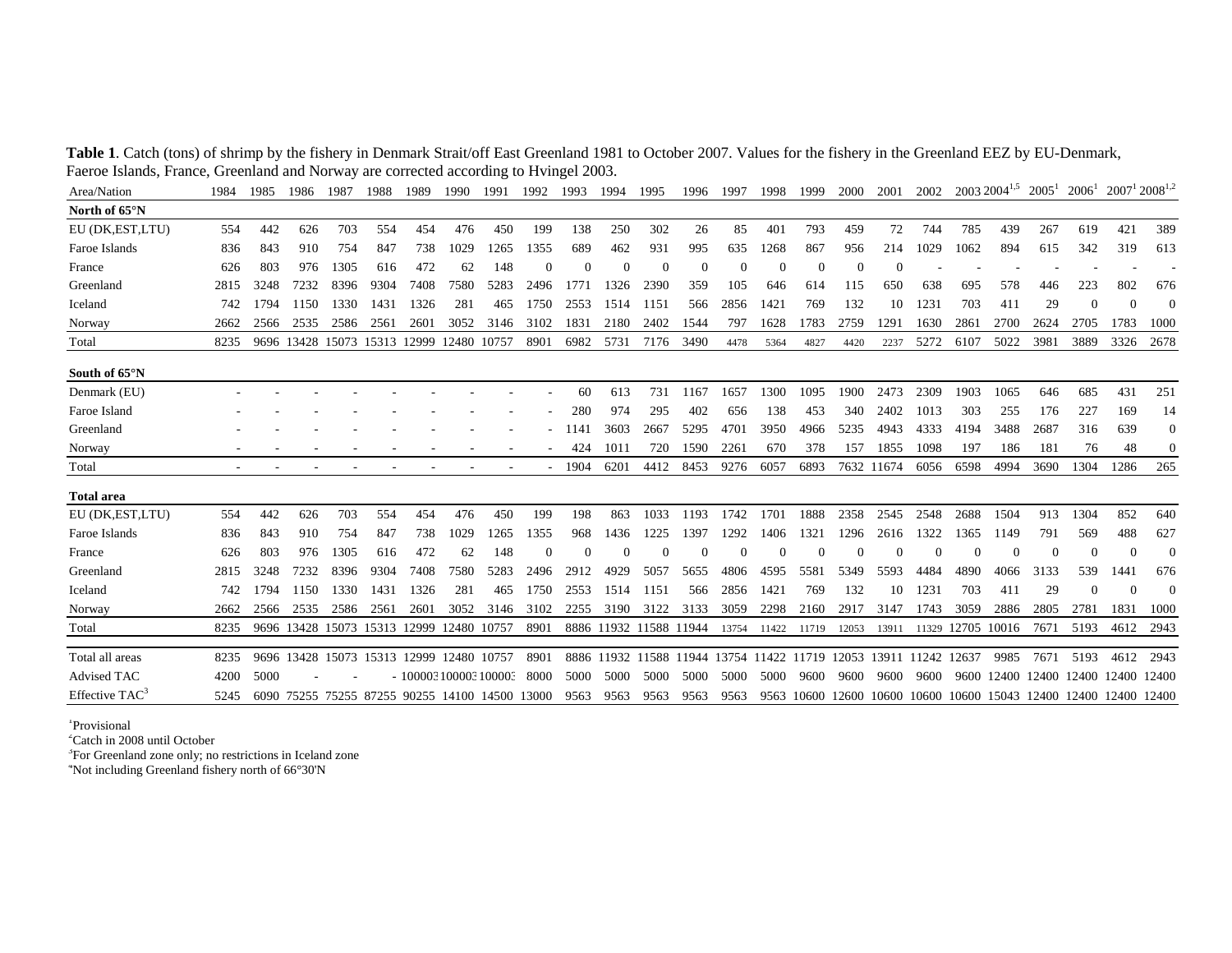|            |       | Area north |             |       | Area south |             | Total area |        |             |  |  |
|------------|-------|------------|-------------|-------|------------|-------------|------------|--------|-------------|--|--|
| Year       | Catch | Effort     | <b>CPUE</b> | Catch | Effort     | <b>CPUE</b> | Catch      | Effort | <b>CPUE</b> |  |  |
| 1980       | 10325 | 37198      | 278         |       |            |             | 10325      | 37198  | 278         |  |  |
| 1981       | 5964  | 19986      | 298         |       |            |             | 5964       | 19986  | 298         |  |  |
| 1982       | 6133  | 23081      | 266         |       |            |             | 6133       | 23081  | 266         |  |  |
| 1983       | 5212  | 23855      | 219         |       |            |             | 5212       | 23855  | 219         |  |  |
| 1984       | 8235  | 34983      | 235         |       |            |             | 8235       | 34983  | 235         |  |  |
| 1985       | 9696  | 62911      | 154         |       |            |             | 9696       | 62911  | 154         |  |  |
| 1986       | 13428 | 61863      | 217         |       |            |             | 13428      | 61863  | 217         |  |  |
| 1987       | 15073 | 79881      | 189         |       |            |             | 15073      | 79881  | 189         |  |  |
| 1988       | 15313 | 109455     | 140         |       |            |             | 15313      | 109455 | 140         |  |  |
| 1989       | 12999 | 119629     | 109         |       |            |             | 12999      | 119629 | 109         |  |  |
| 1990       | 12480 | 72736      | 172         |       |            |             | 12480      | 72736  | 172         |  |  |
| 1991       | 10757 | 78714      | 137         |       |            |             | 10757      | 78714  | 137         |  |  |
| 1992       | 8901  | 68349      | 130         |       |            |             | 8901       | 68349  | 130         |  |  |
| 1993       | 6982  | 52381      | 133         | 1904  | 9335       | 204         | 8886       | 61003  | 146         |  |  |
| 1994       | 5731  | 31417      | 182         | 6201  | 18371      | 338         | 11932      | 49428  | 241         |  |  |
| 1995       | 7176  | 33953      | 211         | 4412  | 13157      | 335         | 11588      | 46927  | 247         |  |  |
| 1996       | 3490  | 27029      | 129         | 8453  | 24589      | 344         | 11944      | 51049  | 234         |  |  |
| 1997       | 4478  | 22175      | 202         | 9276  | 25992      | 357         | 13754      | 47519  | 289         |  |  |
| 1998       | 5364  | 20881      | 257         | 6057  | 10498      | 577         | 11422      | 31205  | 366         |  |  |
| 1999       | 4827  | 19388      | 249         | 6893  | 7449       | 925         | 11719      | 25742  | 455         |  |  |
| 2000       | 4420  | 17474      | 253         | 7632  | 10705      | 713         | 12053      | 28096  | 429         |  |  |
| 2001       | 2237  | 9822       | 228         | 11674 | 20435      | 571         | 13911      | 29933  | 465         |  |  |
| 2002       | 5272  | 19783      | 267         | 6056  | 8648       | 700         | 11329      | 22843  | 496         |  |  |
| 2003       | 6107  | 17833      | 342         | 6598  | 9425       | 700         | 12705      | 25295  | 502         |  |  |
| 2004       | 5022  | 15716      | 320         | 4994  | 9048       | 552         | 10016      | 27450  | 365         |  |  |
| 2005       | 3981  | 11258      | 354         | 3690  | 7902       | 467         | 7671       | 19144  | 401         |  |  |
| 2006       | 3889  | 10419      | 373         | 1304  | 2439       | 535         | 5193       | 12859  | 404         |  |  |
| 2007       | 3326  | 9009       | 369         | 1286  | 1975       | 651         | 4612       | 10980  | 420         |  |  |
| 2008*      | 2678  | 5716       | 468         | 265   | 585        | 454         | 2943       | 6310   | 466         |  |  |
| *matil Oot |       |            |             |       |            |             |            |        |             |  |  |

**Table 2.** Catch (tons), effort (hrs) and Catch-Per-Unit-Effort (kg/hr) by trawlers fishing in Denmark Strait / off East Greenland in areas north and south of 65°N.

'until Oct.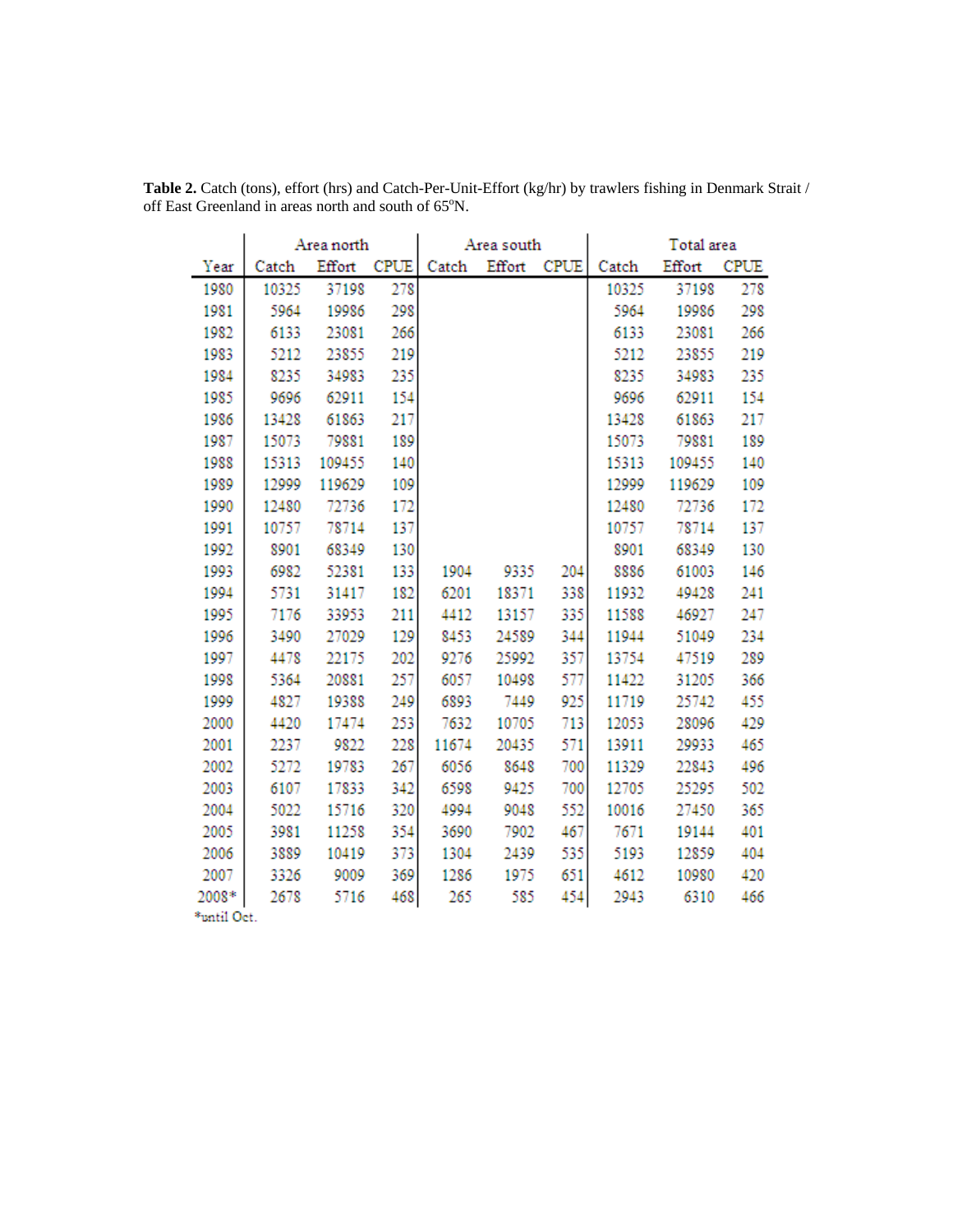**Table 3.** Means and standard errors (se) of standardised CPUE and effort index values based on logbook information from trawlers fishing in Denmark Strait/off East Greenland in areas north and south of 65°N and total area until October 2008.

|      |          |      | Area north  |      |          | Area south | Total |             |          |      |             |      |
|------|----------|------|-------------|------|----------|------------|-------|-------------|----------|------|-------------|------|
|      | Std.CPUE |      | Std. Effort |      | Std.CPUE |            |       | Std. Effort | Std.CPUE |      | Std. Effort |      |
| Year | mean     | se   | mean        | se   | mean     | se         | mean  | se          | mean     | se   | mean        | se   |
| 1987 | 1,00     | ٠    | 1,00        | ÷    |          |            |       |             | 1,00     | ٠    | 1,00        |      |
| 1988 | 0.87     | 0.08 | 1,16        | 0,11 |          |            |       |             | 0.84     | 0.06 | 1.21        | 0,09 |
| 1989 | 0.61     | 0.06 | 1,41        | 0,13 |          |            |       |             | 0.57     | 0,04 | 1,51        | 0,11 |
| 1990 | 0.61     | 0.06 | 1,35        | 0,13 |          |            |       |             | 0.57     | 0.04 | 1.44        | 0.10 |
| 1991 | 0.52     | 0,05 | 1,38        | 0,13 |          |            |       |             | 0.48     | 0,04 | 1.48        | 0,11 |
| 1992 | 0.42     | 0.04 | 1,40        | 0,13 |          |            |       |             | 0,39     | 0,03 | 1,51        | 0,11 |
| 1993 | 0.35     | 0.03 | 1,32        | 0,13 | 1,00     |            | 1,00  |             | 0,37     | 0,03 | 1,59        | 0,12 |
| 1994 | 0.81     | 0,09 | 0,47        | 0,05 | 2,33     | 0,19       | 1,40  | 0,11        | 0,99     | 0,08 | 0.80        | 0,06 |
| 1995 | 0,67     | 0.07 | 0,71        | 0,07 | 1.93     | 0.19       | 1.20  | 0,11        | 0.72     | 0,06 | 1,06        | 0,09 |
| 1996 | 0.60     | 0.07 | 0,38        | 0,04 | 2,62     | 0.22       | 1,69  | 0,13        | 0.97     | 0,08 | 0.81        | 0,07 |
| 1997 | 0.78     | 0.10 | 0,38        | 0,05 | 2,51     | 0,22       | 1.94  | 0,16        | 1,06     | 0.09 | 0.86        | 0,07 |
| 1998 | 1,04     | 0.13 | 0,34        | 0,04 | 2,87     | 0,28       | 1,11  | 0,10        | 1,17     | 0,10 | 0,65        | 0,06 |
| 1999 | 0,89     | 0,11 | 0,36        | 0,05 | 3,72     | 0,45       | 0,97  | 0,11        | 1,17     | 0,11 | 0,67        | 0,06 |
| 2000 | 1,11     | 0.12 | 0,26        | 0,03 | 3,76     | 0,36       | 1,07  | 0,10        | 1,31     | 0,11 | 0,61        | 0,05 |
| 2001 | 0.99     | 0,14 | 0,15        | 0,02 | 2,77     | 0,22       | 2,21  | 0,17        | 1.32     | 0,11 | 0,70        | 0,06 |
| 2002 | 1,04     | 0.13 | 0,34        | 0,04 | 3,55     | 0,32       | 0.90  | 0,08        | 1,48     | 0,13 | 0,51        | 0,04 |
| 2003 | 1,02     | 0,11 | 0,40        | 0,04 | 3,00     | 0,28       | 1,16  | 0,10        | 1,17     | 0,09 | 0,72        | 0,06 |
| 2004 | 1,39     | 0,15 | 0,24        | 0,03 | 2,92     | 0,33       | 0,90  | 0,10        | 1,33     | 0,12 | 0,50        | 0,04 |
| 2005 | 1.37     | 0.16 | 0,19        | 0,02 | 3,68     | 0.42       | 0,53  | 0,06        | 1,49     | 0,14 | 0.34        | 0,03 |
| 2006 | 1,50     | 0,18 | 0,17        | 0,02 | 3,49     | 0,49       | 0,20  | 0,03        | 1,51     | 0,15 | 0,23        | 0,02 |
| 2007 | 1.31     | 0.16 | 0,17        | 0,02 | 3,78     | 0.60       | 0.18  | 0,03        | 1.35     | 0.13 | 0.23        | 0,02 |
| 2008 | 1,79     | 0,27 | 0,10        | 0,01 | 2,36     | 0,67       | 0,06  | 0,01        | 1,64     | 0,23 | 0,12        | 0,02 |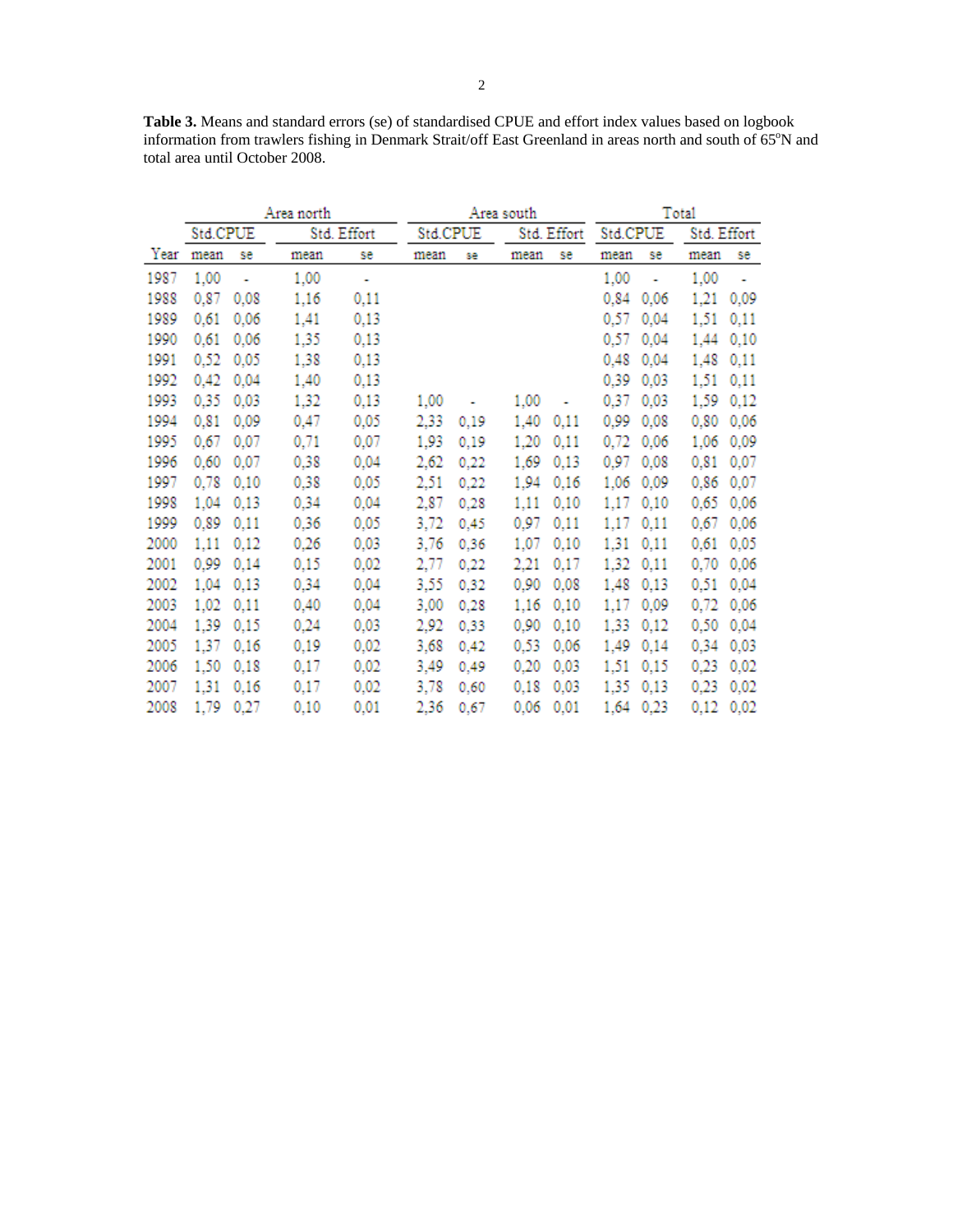**Figure 1.** Thematic mapping of different values of effort (in hours) in the shrimp fishery in Denmark Strait/off East Greenland by Greenlandic, Faeroese and Danish trawlers 2000-2005.

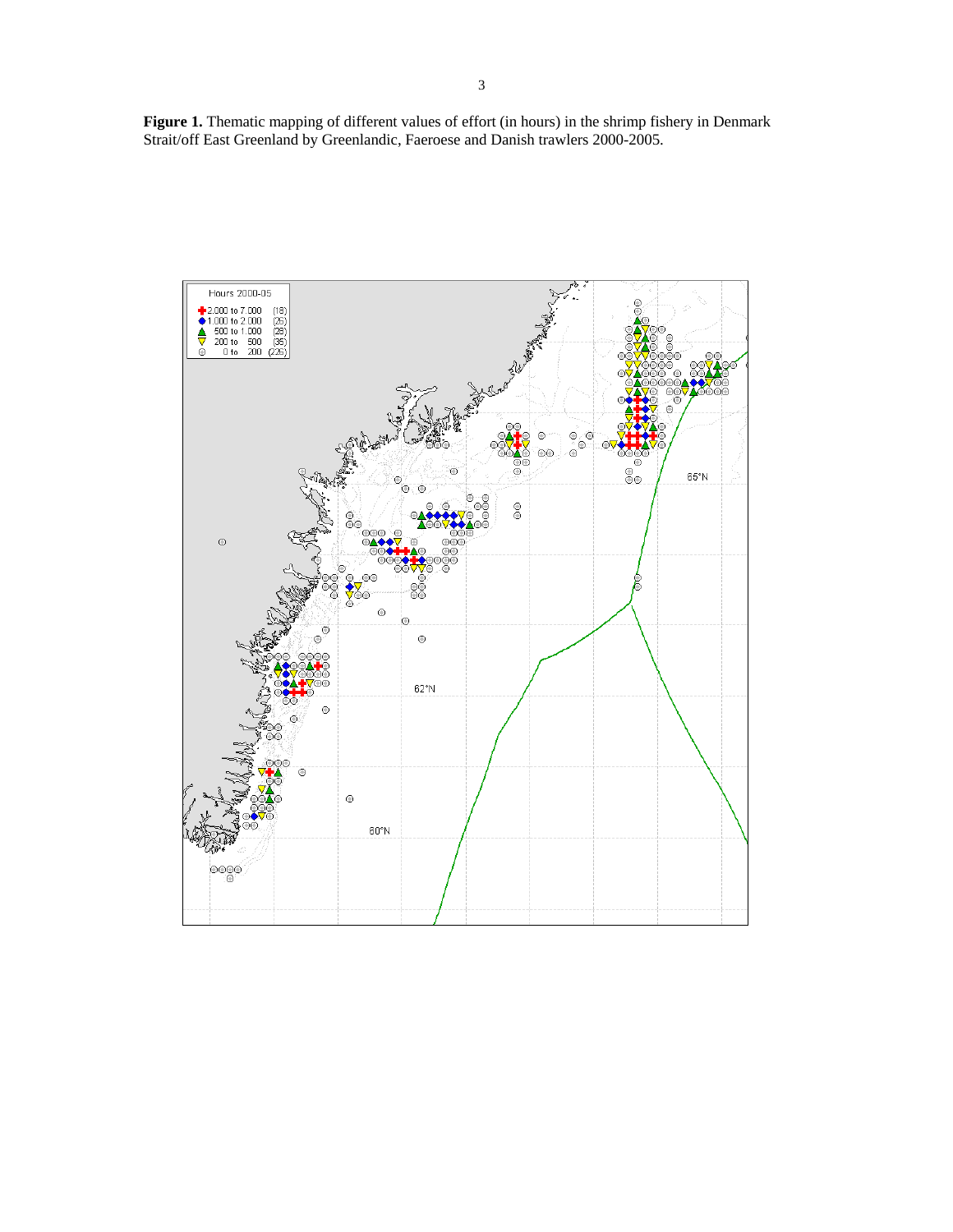

**Figure 2.** Catch (A), fishing effort (B) and catch-per-unit-effort (C) by shrimp trawlers fishing in Denmark Strait/off East Greenland. Series are given for the areas north and south of  $65^{\circ}$ N and overall.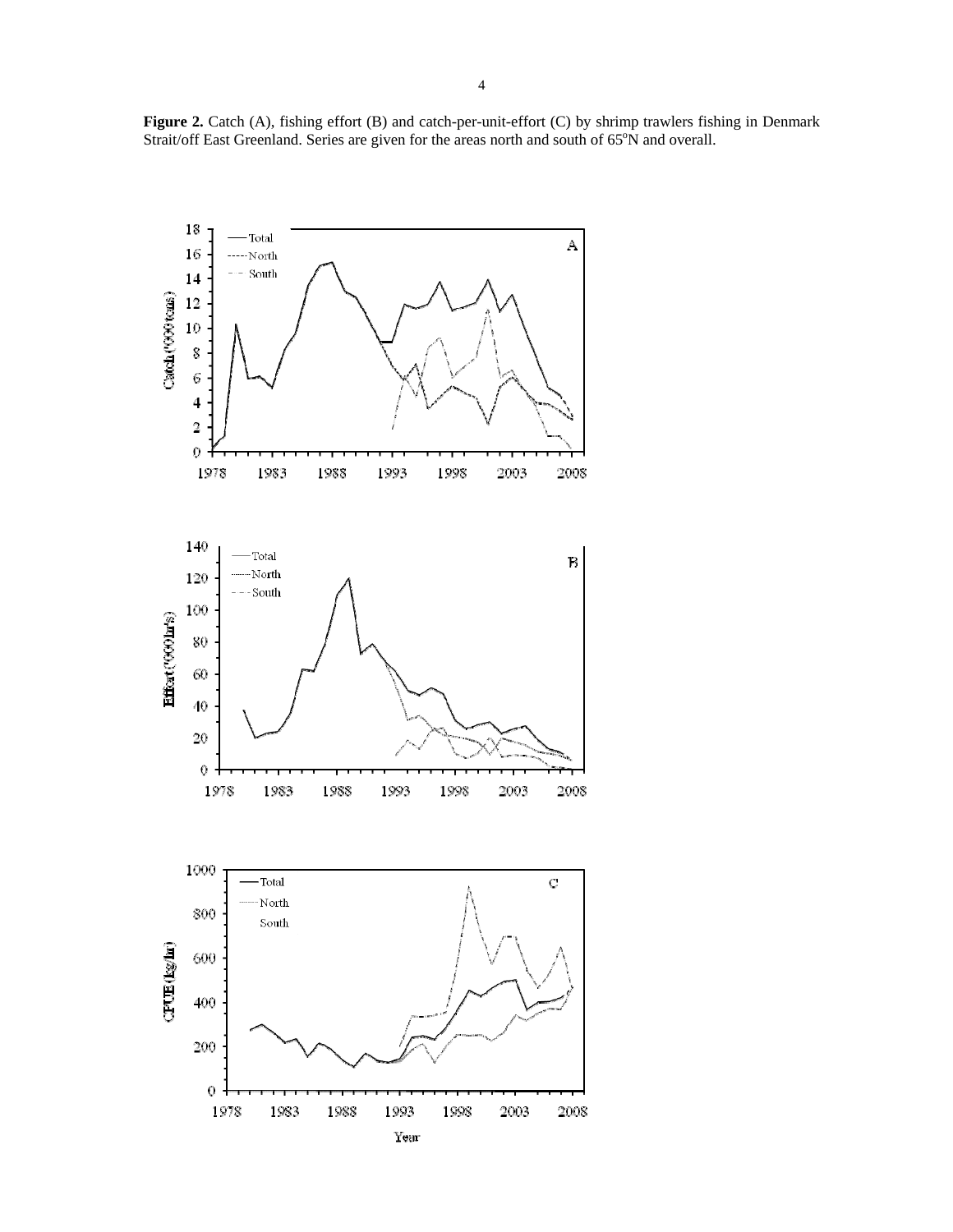**Figure 3.** Standardized Catch-Per-Unit-Effort indices of the shrimp fishery in Denmark Strait and off East Greenland in the areas south of  $65^{\circ}N$ , in Iceland EZZ, overall fishery north of  $65^{\circ}N$  (both in Greenland and Iceland EEZ), and overall standardized CPUE for the stock. Estimates are based on data until October 2008.

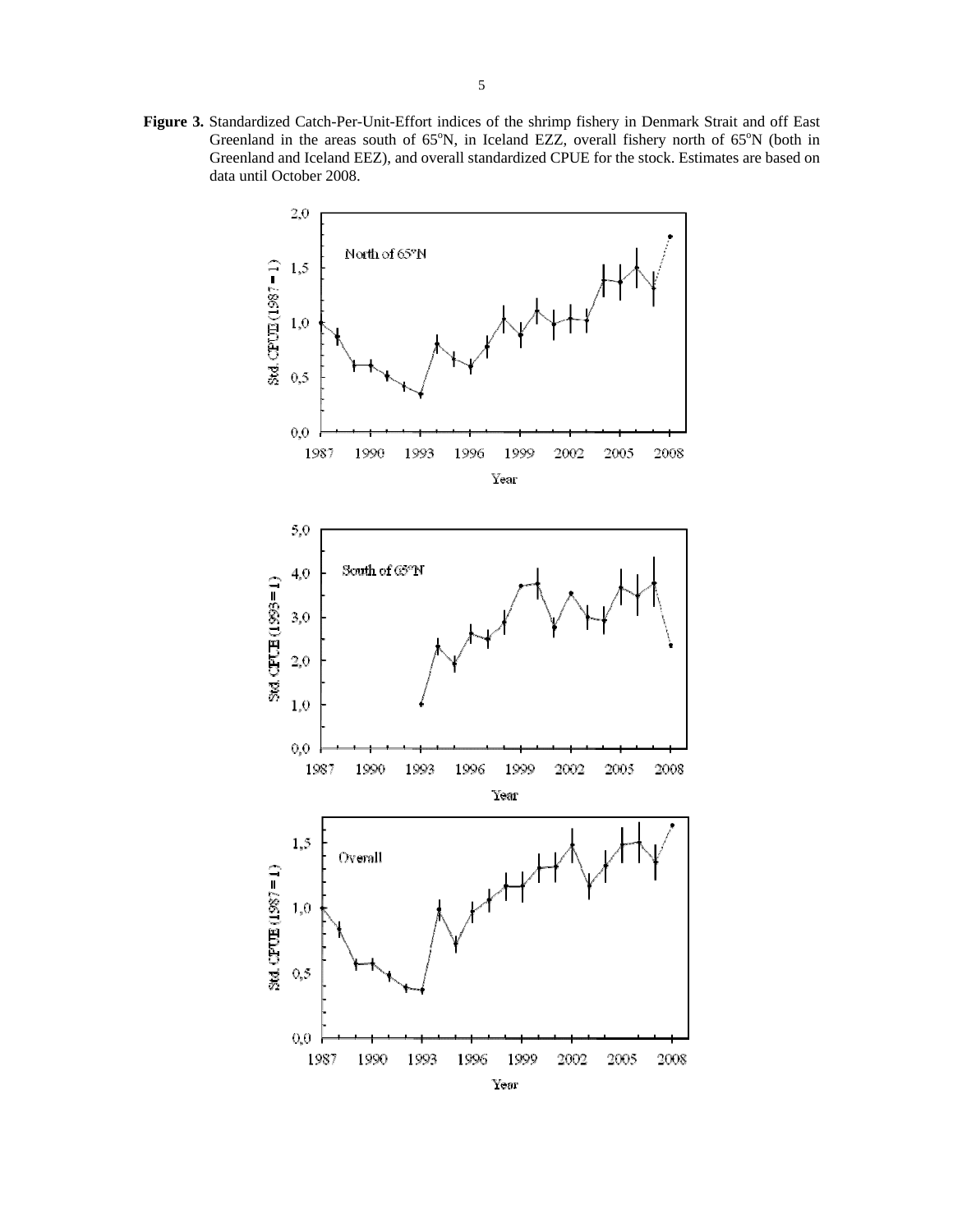**Figure 4.** Standardised effort indices of the shrimp fishery in Denmark Strait and off East Greenland in the areas north of 65°N, south of 65°N and overall. Estimates are based on data until October 2008

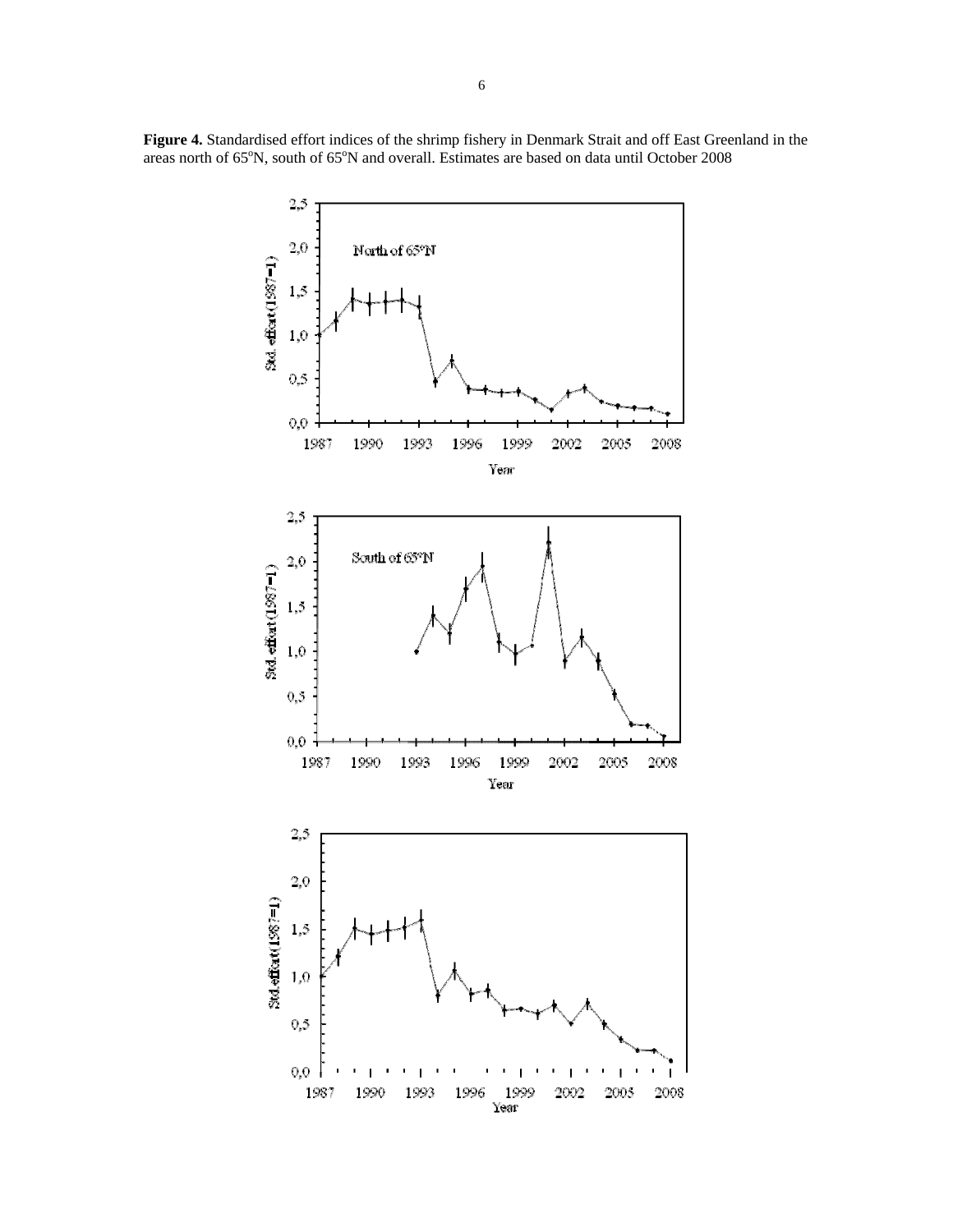**Figure 5a.** Thematic mapping of different levels of CPUE in the shrimp fishery in Denmark Strait/off East Greenland by Greenlandic, Faeroese and Danish trawlers 2005.

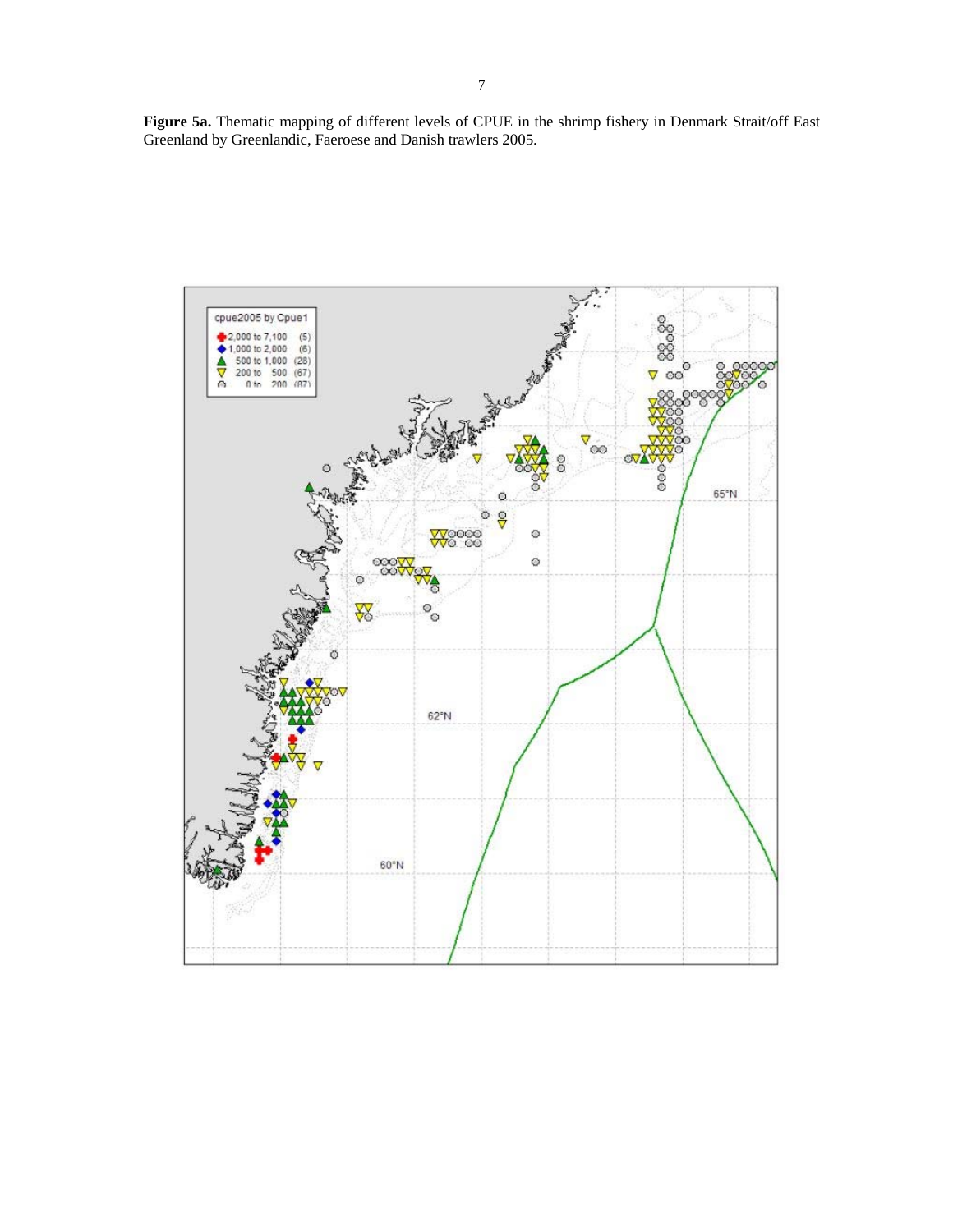**Figure 5b.** Thematic mapping of different levels of CPUE in the shrimp fishery in Denmark Strait/off East Greenland by Greenlandic, Faeroese and Danish trawlers 2006.

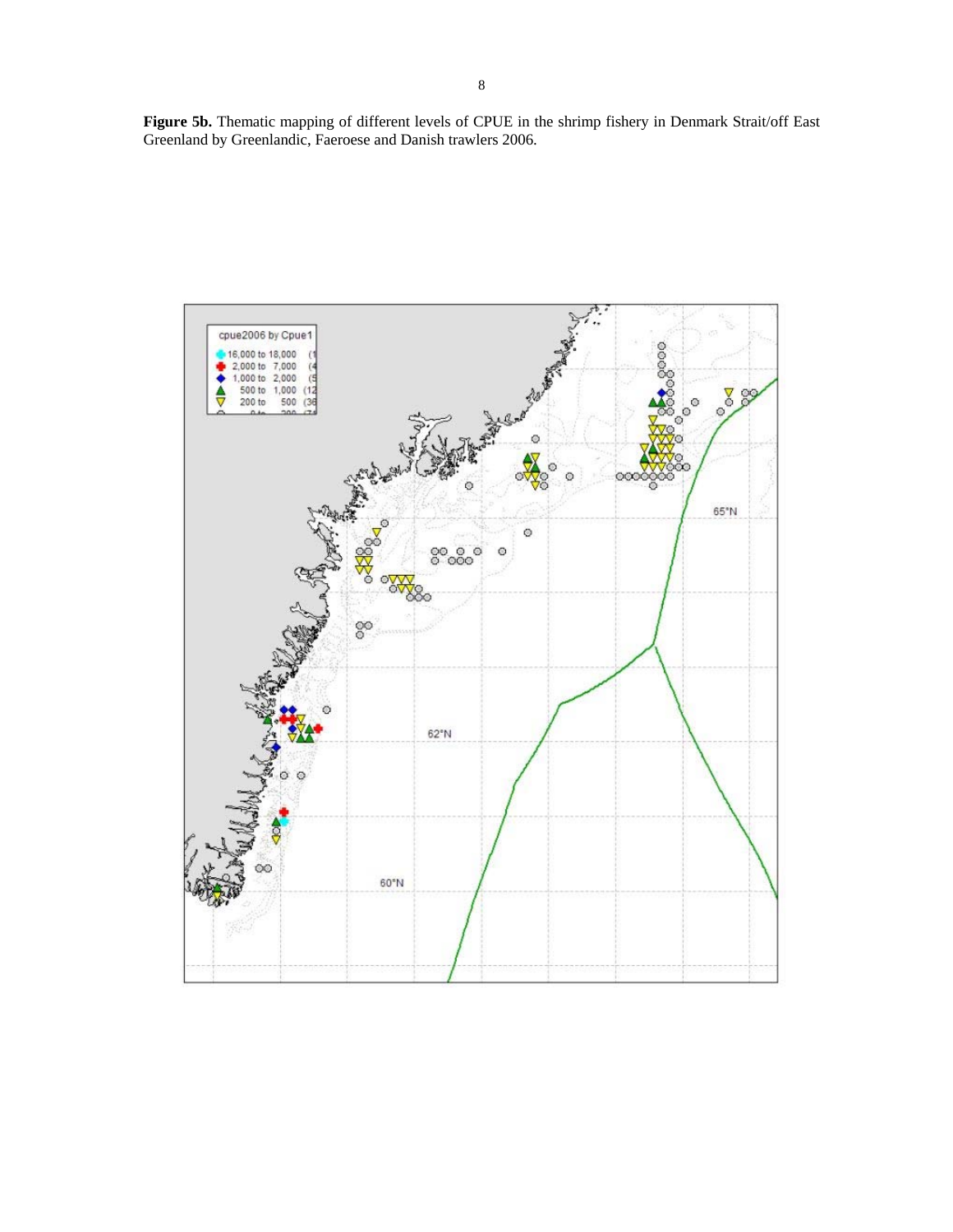**Figure 5c.** Thematic mapping of different levels of CPUE in the shrimp fishery in Denmark Strait/off East Greenland by Greenlandic, Faeroese and Danish trawlers 2007.

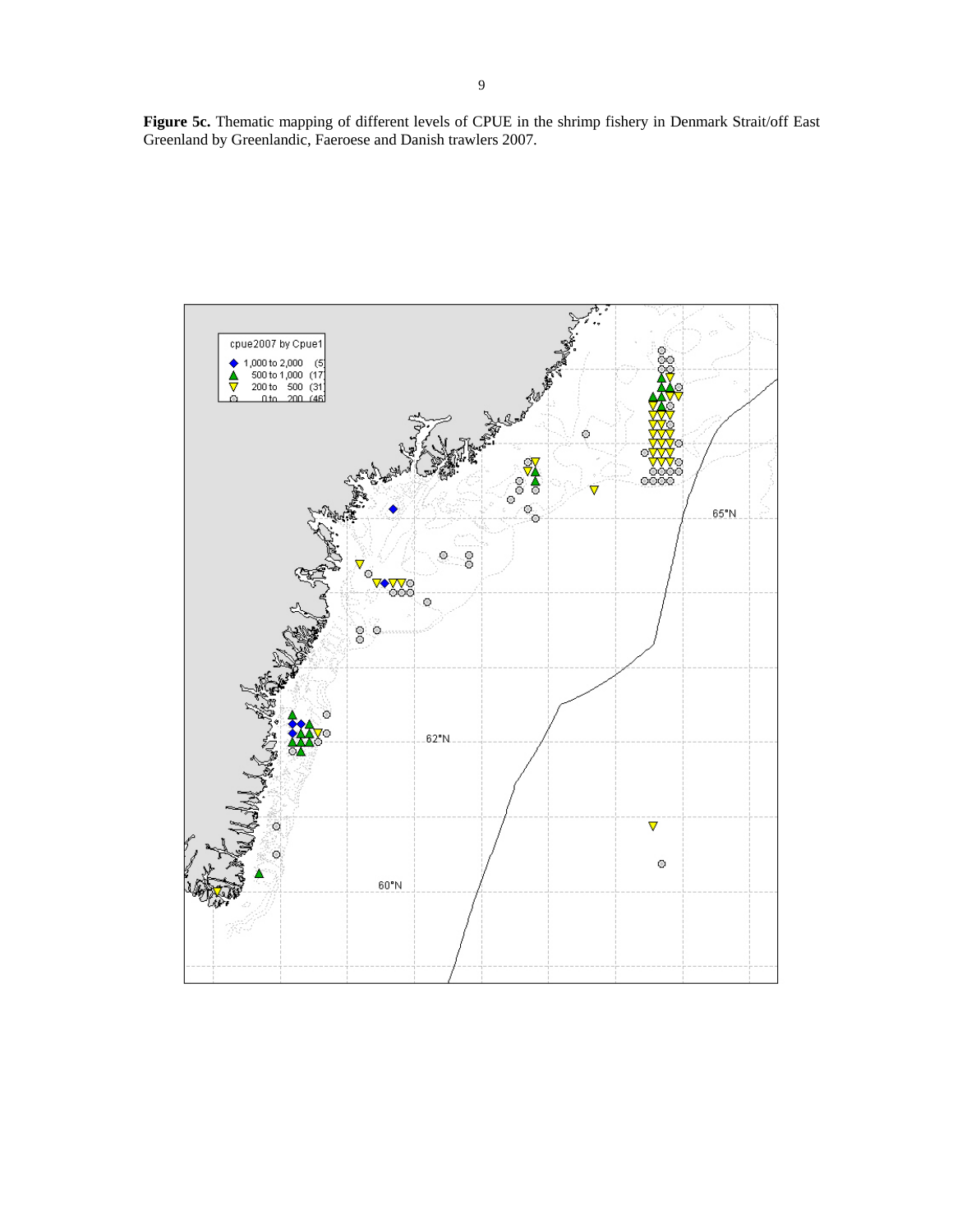**Figure 5d.** Thematic mapping of different levels of CPUE in the shrimp fishery in Denmark Strait/off East Greenland by Greenlandic, Faeroese and Danish trawlers 2008 (until October).

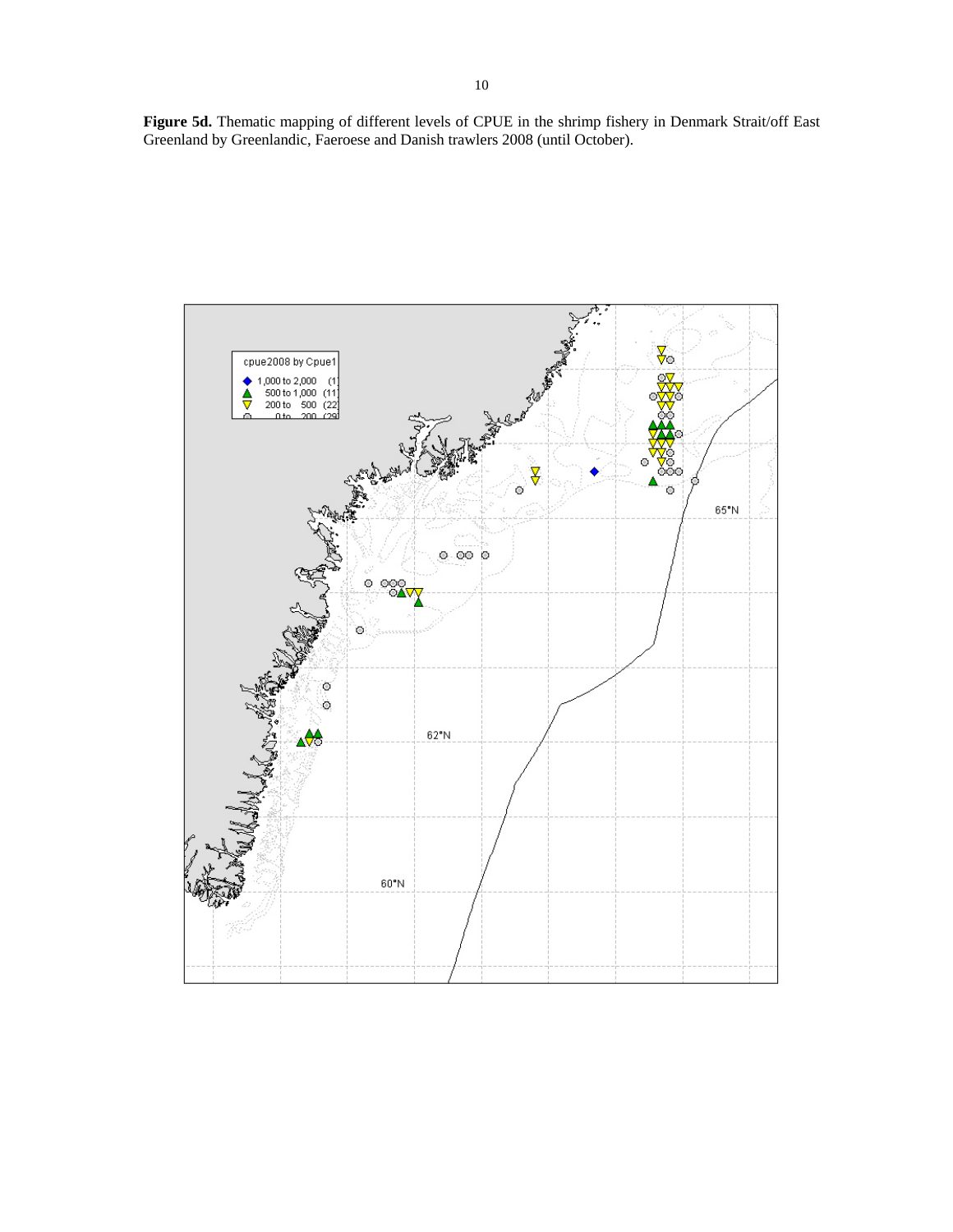**Appendix 1.** Results and diagnostical outputs from GLM run of model for standardising CPUE in Greenlandic zone. Data from Greenlandic, Faeroese, Norway and EUvessels.

| Class           | Levels                     | Values                      |                    |                                                   |                 |                |
|-----------------|----------------------------|-----------------------------|--------------------|---------------------------------------------------|-----------------|----------------|
| <b>BAAD</b>     | 14                         |                             |                    | AAAA BBBB CCCC DDDD EEEE FFFF GGGG HHHH IIII JJJJ |                 |                |
|                 |                            | KKKK LLLL MMMM XXXX         |                    |                                                   |                 |                |
| YEAR            | 22                         |                             |                    | 87 88 89 90 91 92 94 95 96 97 98 99 100 101 102   |                 |                |
|                 |                            | 103 104 105 106 107 108 111 |                    |                                                   |                 |                |
| <b>MONTH</b>    | 5                          | 1 4 7 9 12                  |                    |                                                   |                 |                |
| AREA            | 2                          | 21 22                       |                    |                                                   |                 |                |
| HOLD            | 2                          | 29                          |                    |                                                   |                 |                |
|                 |                            |                             |                    |                                                   |                 |                |
|                 |                            | Number of Observations Read |                    | 3027                                              |                 |                |
|                 |                            | Number of Observations Used |                    | 3027                                              |                 |                |
|                 |                            |                             |                    |                                                   |                 |                |
|                 | Dependent Variable: LNCPUE |                             |                    |                                                   |                 |                |
| Weight: Hauls   |                            |                             |                    |                                                   |                 |                |
|                 |                            |                             | Sum of             |                                                   |                 |                |
| Source          |                            | DF                          | Squares            | Mean Square                                       | F Value         | Pr > F         |
|                 |                            |                             |                    |                                                   |                 |                |
| Model           |                            | 55                          | 47265.99565        | 859.38174                                         | 108.28          | ←.0001         |
| Error           |                            | 2971                        | 23578.80070        | 7.93632                                           |                 |                |
| Corrected Total |                            | 3026                        | 70844.79635        |                                                   |                 |                |
|                 |                            |                             |                    |                                                   |                 |                |
|                 | R-Square                   | Coeff Var                   | Root MSE           | LNCPUE Mean                                       |                 |                |
|                 | 0.667177                   | 261.6864                    | 2.817147           | 1.076536                                          |                 |                |
|                 |                            |                             |                    |                                                   |                 |                |
| Source          |                            | DF                          | Type I SS          | Mean Square                                       | F Value         | $Pr$ > F       |
| <b>BAAD</b>     |                            | 13                          | 19642.96598        | 1510.99738                                        | 190.39          | $\ddotsc 0001$ |
| YEAR*AREA       |                            | 37                          | 24015.98821        | 649.08076                                         | 81.79           | 4.0001         |
| MONTH           |                            | 4                           | 3601.71920         | 900.42980                                         | 113.46          | $\ddotsc 0001$ |
| AREA            |                            | 0                           |                    |                                                   |                 |                |
| HOLD            |                            | 1                           | 0.00000<br>5.32227 | 5.32227                                           |                 | 0.4129         |
|                 |                            |                             |                    |                                                   | 0.67            |                |
| Source          |                            | DF                          |                    |                                                   | F Value         | Pr > F         |
| BAAD            |                            | 13                          | Type III SS        | Mean Square                                       |                 |                |
|                 |                            |                             | 8682.72684         | 667.90206                                         | 84.16           | $\ddotsc 0001$ |
| YEAR*AREA       |                            | 36                          | 14490.23847        | 402.50662                                         | 50.72           | $\ddotsc 0001$ |
| <b>MONTH</b>    |                            | 4                           | 3587.57313         | 896.89328                                         | 113.01          | $\ddotsc 0001$ |
| AREA            |                            | 1                           | 2874.40242         | 2874.40242                                        | 362.18          | $\ddotsc 0001$ |
| HOLD            |                            | 1                           | 5.32227            | 5.32227                                           | 0.67            | 0.4129         |
|                 |                            |                             |                    |                                                   |                 |                |
|                 |                            |                             |                    | Standard                                          |                 |                |
| Parameter       |                            | Estimate                    |                    | t Value<br>Error                                  | Pr >  t         |                |
| Intercept       |                            | 0.821896822 B               | 0.18282275         | 4.50                                              | $\ddotsc$ .0001 |                |
| BAAD            | AAAA                       | -0.850268377 B              | 0.17373995         | -4.89                                             | $\ddotsc$ .0001 |                |
| BAAD            | BBBB                       | $-0.663728087 B$            | 0.17312952         | $-3.83$                                           | 0.0001          |                |
| BAAD            | CCCC                       | -0.503346088 B              | 0.17251870         | $-2.92$                                           | 0.0036          |                |
| BAAD            | <b>DDDD</b>                | -0.382037184 B              | 0.17270198         | $-2.21$                                           | 0.0270          |                |
| BAAD            | EEEE                       | -0.306988352 B              | 0.17247811         | $-1.78$                                           | 0.0752          |                |
| BAAD            | FFFF                       | -0.274771217 B              | 0.17255302         | $-1.59$                                           | 0.1114          |                |
| <b>BAAD</b>     | GGGG                       | -0.181939338 B              | 0.17369149         | $-1.05$                                           | 0.2950          |                |
| BAAD            | HHHH                       | -0.133971347 B              | 0.17546628         | $-0.76$                                           | 0.4452          |                |
| BAAD            | IIII                       | -0.062316304 B              | 0.17197638         | $-0.36$                                           | 0.7171          |                |
| BAAD            | JJJJ                       | 0.028127758 B               | 0.17294017         | 0.16                                              | 0.8708          |                |
| BAAD            | KKKK                       | 0.070874011 B               | 0.17315077         | 0.41                                              | 0.6823          |                |
| BAAD            | LLLL                       | 0.138708327 B               | 0.17424130         | 0.80                                              | 0.4261          |                |
| BAAD            | <b>MMMM</b>                | 0.278558335 B               | 0.18678066         | 1.49                                              | 0.1360          |                |
| BAAD            | <b>XXXX</b>                | 0.000000000 B               | $\bullet$          | $\bullet$                                         | $\bullet$       |                |
| YEAR*AREA 87 21 |                            | 0.702661719 B               | 0.07233279         | 9.71                                              | $\ddotsc$ .0001 |                |
| YEAR*AREA 88 21 |                            | 0.500802697 B               | 0.06828715         | 7.33                                              | $\ddotsc 0001$  |                |
| YEAR*AREA 89 21 |                            | 0.097988414 B               | 0.06738458         | 1.45                                              | 0.1460          |                |
| YEAR*AREA 90 21 |                            | 0.098988910 B               | 0.06736852         | 1.47                                              | 0.1418          |                |
| YEAR*AREA 91 21 |                            | -0.104386471 B              | 0.06654871         | $-1.57$                                           | 0.1169          |                |
| YEAR*AREA 92 21 |                            | -0.309963445 B              | 0.06975177         | $-4.44$                                           | $\ddotsc 0001$  |                |
| YEAR*AREA 94 21 |                            | 0.353793024 B               | 0.08518381         | 4.15                                              | $\ddotsc 0001$  |                |
| YEAR*AREA 94 22 |                            | 0.846009260 B               | 0.07815930         | 10.82                                             | $\ddotsc 0001$  |                |
| YEAR*AREA 95 21 |                            | 0.180061747 B               | 0.07686525         | 2.34                                              | 0.0192          |                |
| YEAR*AREA 95 22 |                            | 0.656359837 B               | 0.09410391         | 6.97                                              | $\ddotsc 0001$  |                |
| YEAR*AREA 96 21 |                            | 0.074455212 B               | 0.09268461         | 0.80                                              | 0.4219          |                |
| YEAR*AREA 96 22 |                            | 0.963128473 B               | 0.07924685         | 12.15                                             | $\ddotsc 0001$  |                |
|                 |                            |                             |                    |                                                   |                 |                |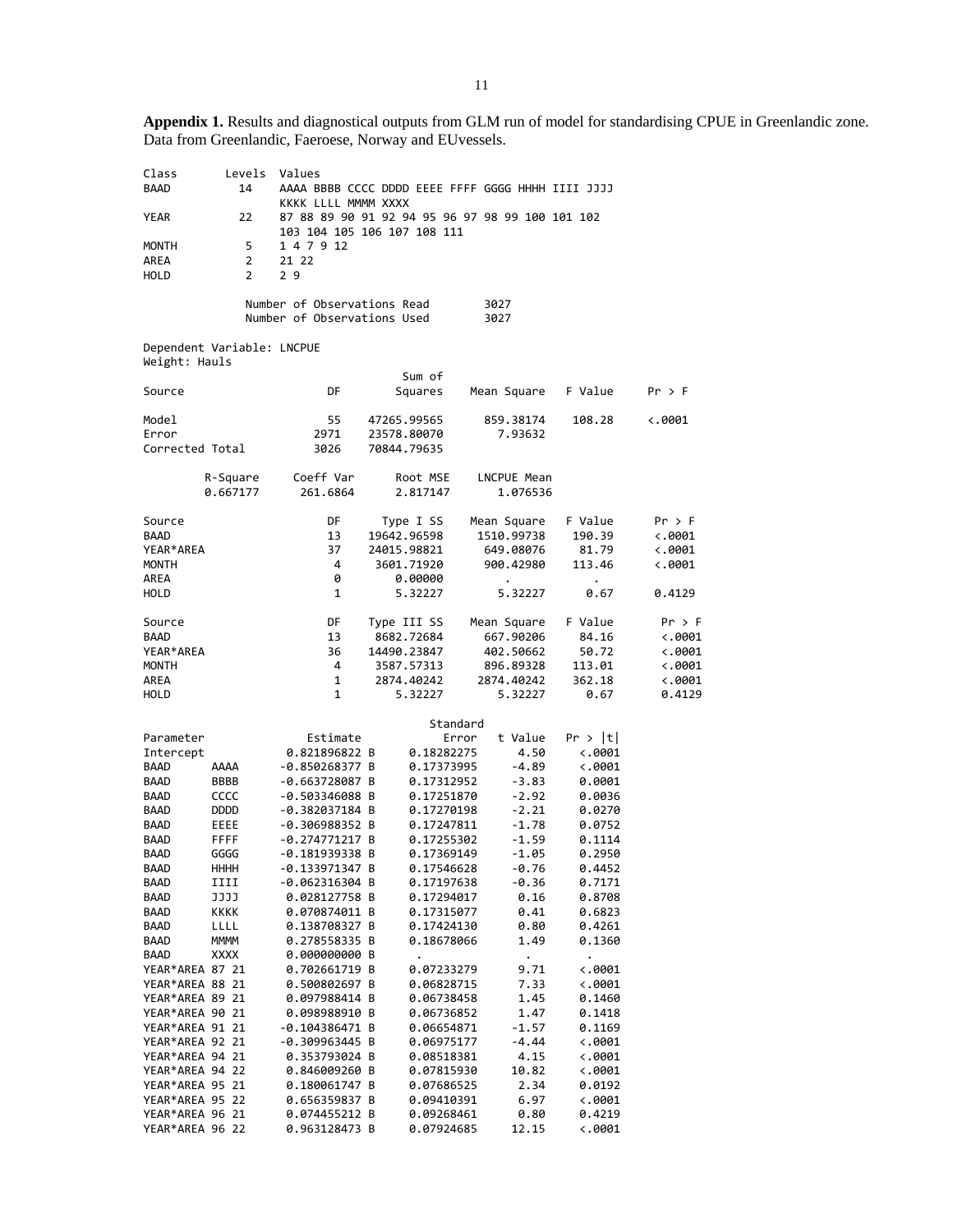| YEAR*AREA 97 21  |    | 0.366048063 B  |                | 0.11404025 | 3.21    | 0.0013          |
|------------------|----|----------------|----------------|------------|---------|-----------------|
| YEAR*AREA 97     | 22 | 0.919016302 B  |                | 0.08308053 | 11.06   | 0.0001          |
| YEAR*AREA 98 21  |    | 0.742410510    | B              | 0.10586884 | 7.01    | $\langle .0001$ |
| YEAR*AREA 98 22  |    | 1.055337511 B  |                | 0.09358905 | 11.28   | $\langle .0001$ |
| YEAR*AREA 99 21  |    | 0.537890219 B  |                | 0.10927687 | 4.92    | $\ddotsc 0001$  |
| YEAR*AREA 99 22  |    | 1.312755200 B  |                | 0.11402967 | 11.51   | $\langle .0001$ |
| YEAR*AREA 100 21 |    | 0.709674519    | B              | 0.08337819 | 8.51    | 0.0001          |
| YEAR*AREA 100 22 |    | 1.325131179    | B              | 0.09155869 | 14.47   | 0.0001          |
| YEAR*AREA 101 21 |    | 0.575050139    | B              | 0.11567111 | 4.97    | $\ddotsc$ .0001 |
| YEAR*AREA 101 22 |    | 1.018826097    | <b>B</b>       | 0.07769514 | 13.11   | $\ddotsc$ .0001 |
| YEAR*AREA 102 21 |    | 0.575332921    | B              | 0.11212940 | 5.13    | $\ddotsc 0001$  |
| YEAR*AREA 102 22 |    | 1.266566430    | B              | 0.08611971 | 14.71   | 0.0001          |
| YEAR*AREA 103 21 |    | 0.634161295    | B              | 0.08631650 | 7.35    | 0.0001          |
| YEAR*AREA 103 22 |    | 1.098068611 B  |                | 0.08881545 | 12.36   | $\langle .0001$ |
| YEAR*AREA 104 21 |    | 0.948028119    | B              | 0.08276083 | 11.46   | $\ddotsc 0001$  |
| YEAR*AREA 104 22 |    | 1.072894448    | B.             | 0.10603147 | 10.12   | $\ddotsc 0001$  |
| YEAR*AREA 105 21 |    | 0.901211021 B  |                | 0.09207452 | 9.79    | 0.0001          |
| YEAR*AREA 105 22 |    | 1.302816890 B  |                | 0.10856582 | 12.00   | 0.0001          |
| YEAR*AREA 106 21 |    | 0.992433596    | B              | 0.09347077 | 10.62   | 0.0001          |
| YEAR*AREA 106 22 |    | 1.249812543 B  |                | 0.13224509 | 9.45    | $\langle .0001$ |
| YEAR*AREA 107 21 |    | 0.857655610 B  |                | 0.09526278 | 9.00    | $\ddotsc$ .0001 |
| YEAR*AREA 107 22 |    | 1.329548267    | $\overline{B}$ | 0.14692583 | 9.05    | $\ddotsc 0001$  |
| YEAR*AREA 108 21 |    | 1.156294801    | <b>B</b>       | 0.12756630 | 9.06    | 0.0001          |
| YEAR*AREA 108 22 |    | 0.857944589    | B              | 0.24995480 | 3.43    | 0.0006          |
| YEAR*AREA 111 21 |    | $-0.502892028$ | B              | 0.07291397 | $-6.90$ | 0.0001          |
| YEAR*AREA 111 22 |    | 0.000000000    | B              |            |         |                 |
| <b>MONTH</b>     | 1  | 0.284337139    | B              | 0.02802565 | 10.15   | $\ddotsc 0001$  |
| <b>MONTH</b>     | 4  | 0.132317618 B  |                | 0.02921326 | 4.53    | $\langle .0001$ |
| <b>MONTH</b>     | 7  | 0.166404752 B  |                | 0.05928524 | 2.81    | 0.0050          |
| <b>MONTH</b>     | 9  | $-0.219549345$ | B              | 0.03138812 | $-6.99$ | 0.0001          |
| <b>MONTH</b>     | 12 | 0.000000000    | B              |            |         |                 |
| AREA             | 21 | 0.000000000    | B              |            |         |                 |
| AREA             | 22 | 0.000000000 B  |                |            |         |                 |
| <b>HOLD</b>      | 2  | 0.025901996    | B              | 0.03162965 | 0.82    | 0.4129          |
| <b>HOLD</b>      | 9  | 0.000000000 B  |                |            |         | $\bullet$       |

NOTE: The X'X matrix has been found to be singular, and a generalized inverse was used to solve the normal equations. Terms whose estimates are followed by the letter 'B' are not uniquely estimable.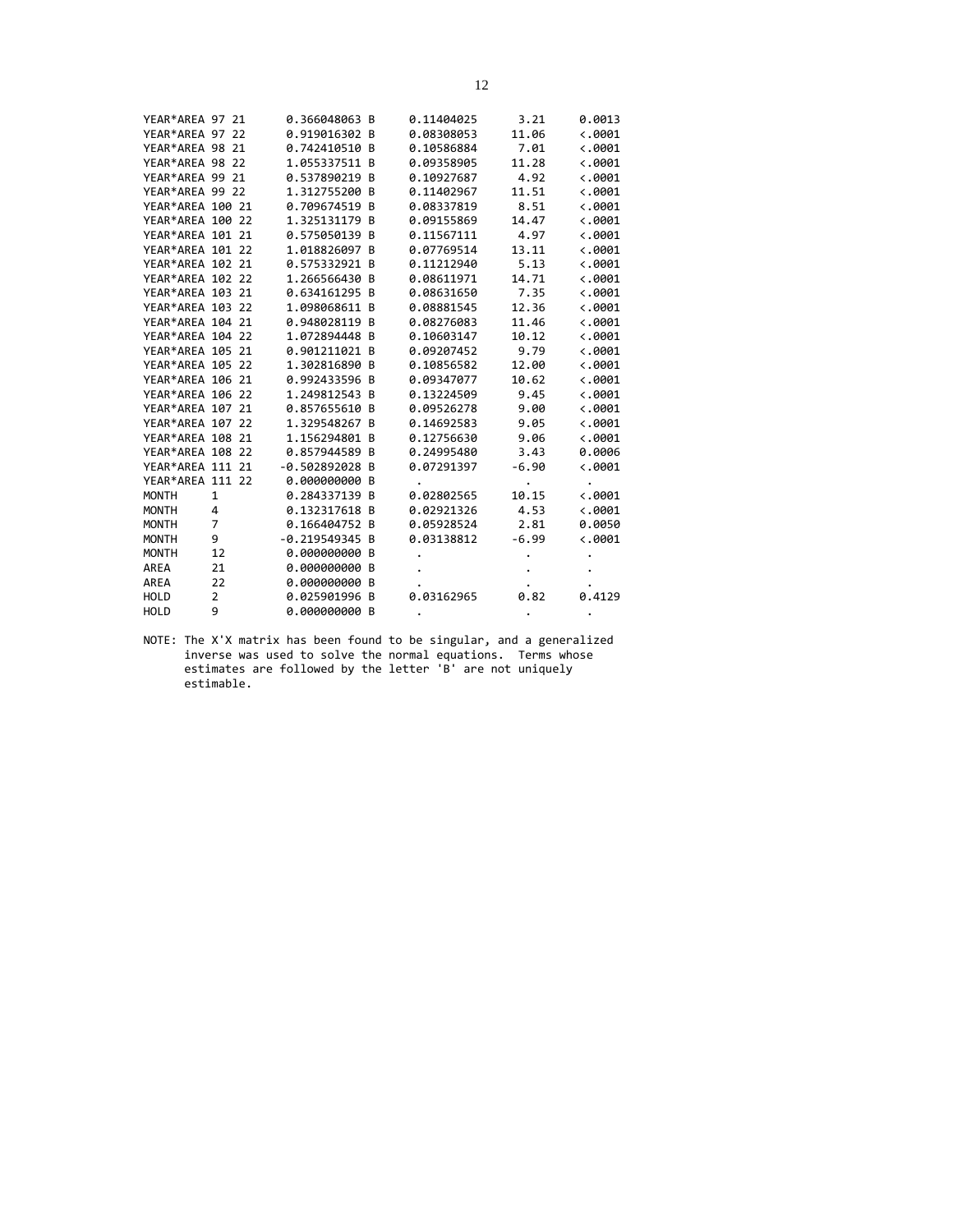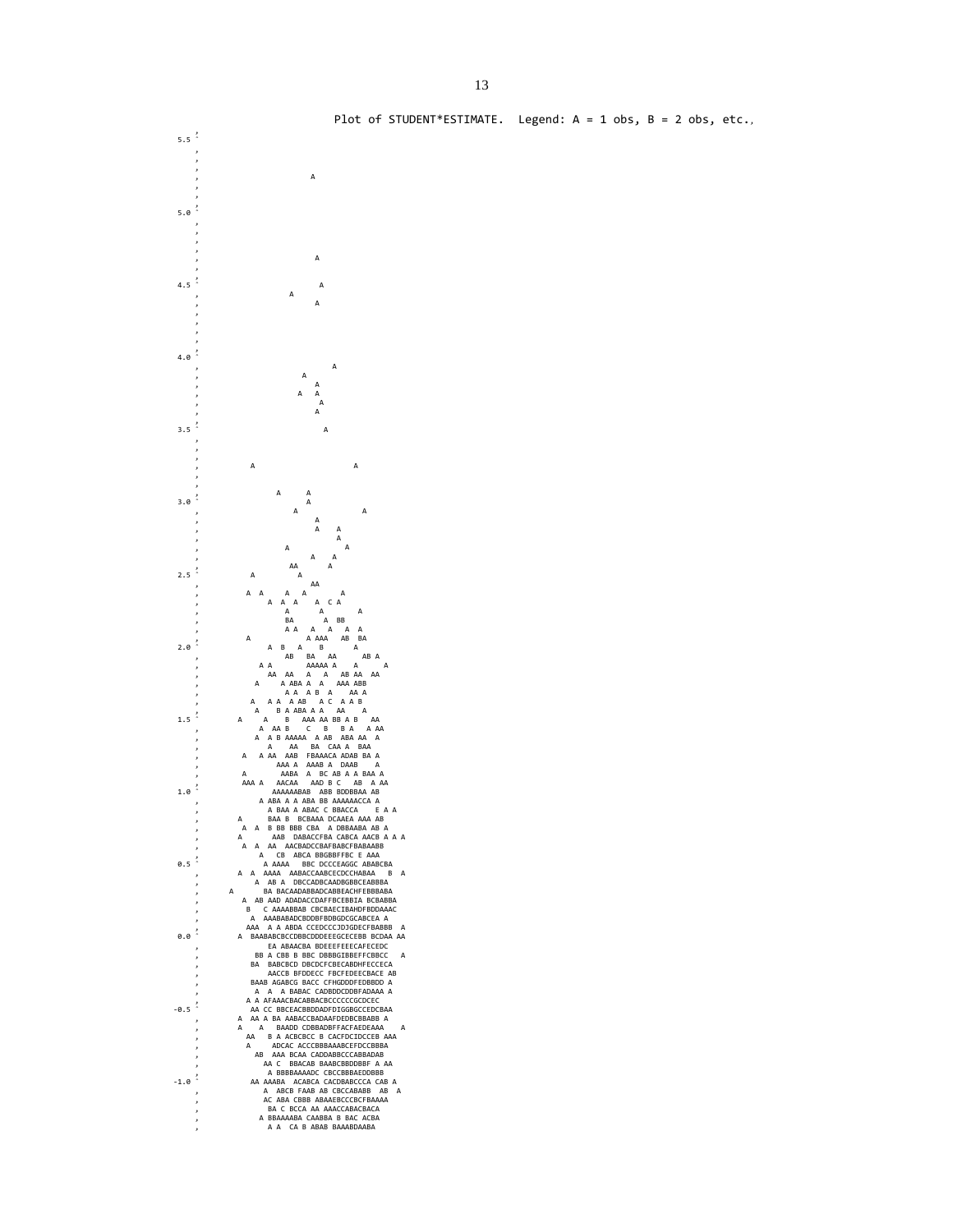

14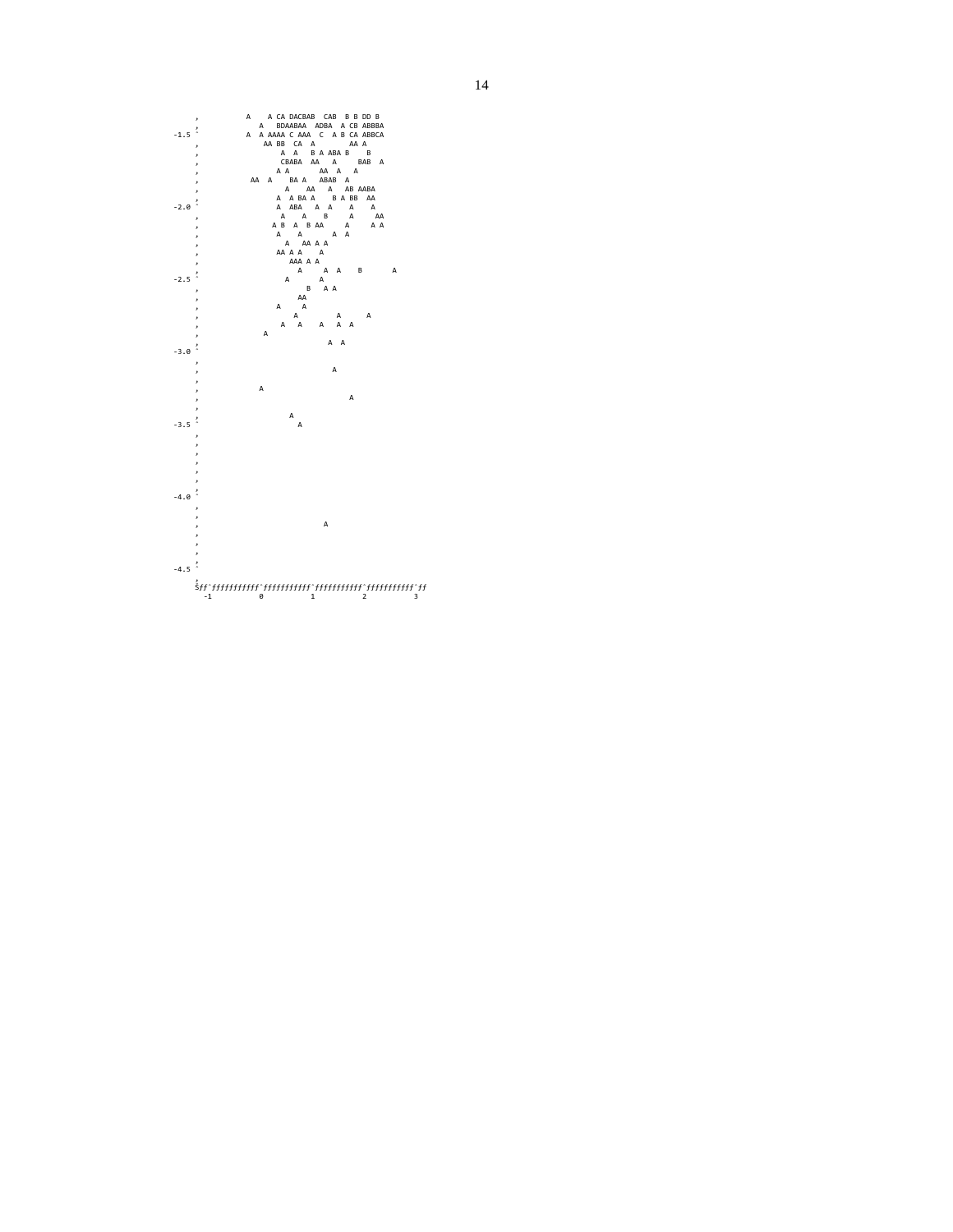**Appendix 2.** Results and diagnostical outputs from GLM run of model for standardising CPUE in Islandic Zone zone. Data from Icelandic vessel only.

| Class<br><b>YEAR</b> | Levels<br>18                                 | Values            | 2003 2004 2010                                           |                |                                                            |                          |                                 |                                  |         | 1988 1989 1990 1991 1992 1993 1994 1995 1996 1997 1998 1999 2000 2001 2002 |
|----------------------|----------------------------------------------|-------------------|----------------------------------------------------------|----------------|------------------------------------------------------------|--------------------------|---------------------------------|----------------------------------|---------|----------------------------------------------------------------------------|
| MONTH<br>SHIP        | 6<br>8                                       |                   | 1 3 5 8 10 12<br>3100 3200 3300 3400 3500 3600 3700 3800 |                |                                                            |                          |                                 |                                  |         |                                                                            |
| T                    | $\overline{2}$                               | 1 <sub>2</sub>    |                                                          |                |                                                            |                          |                                 |                                  |         |                                                                            |
|                      |                                              |                   |                                                          |                | Number of Observations Read<br>Number of Observations Used |                          |                                 | 839<br>839                       |         |                                                                            |
|                      | Dependent Variable: LNCPUE<br>Weight: EFFORT | EFFORT            |                                                          |                |                                                            |                          |                                 |                                  |         |                                                                            |
|                      |                                              |                   |                                                          |                |                                                            | Sum of                   |                                 |                                  |         |                                                                            |
|                      | Source                                       |                   |                                                          | DF             |                                                            | Squares                  |                                 | Mean Square                      | F Value | Pr > F                                                                     |
|                      | Model                                        |                   |                                                          | 30             | 2464912.001                                                |                          |                                 | 82163.733                        | 96.60   | $\ddotsc 0001$                                                             |
|                      | Error<br>Corrected Total                     |                   |                                                          | 808<br>838     | 687281.482<br>3152193.482                                  |                          |                                 | 850.596                          |         |                                                                            |
|                      |                                              |                   |                                                          |                |                                                            |                          |                                 |                                  |         |                                                                            |
|                      |                                              |                   | R-Square<br>0.781967                                     |                | Coeff Var<br>4129.035                                      |                          | Root MSE<br>29.16498            | LNCPUE Mean<br>0.706339          |         |                                                                            |
|                      | Source                                       |                   |                                                          | DF             |                                                            |                          |                                 |                                  | F Value |                                                                            |
|                      | <b>MONTH</b>                                 |                   |                                                          | 5              | Type I SS<br>1876847.067                                   |                          |                                 | Mean Square<br>375369.413        | 441.30  | Pr > F<br>$\ddotsc 0001$                                                   |
|                      | SHIP                                         |                   |                                                          | $\overline{7}$ | 264825.858                                                 |                          |                                 | 37832.265                        | 44.48   | $\ddotsc$ .0001                                                            |
|                      | YEAR                                         |                   |                                                          | 17             | 320504.417                                                 |                          |                                 | 18853.201                        | 22.16   | $\ddotsc 0001$                                                             |
|                      | т                                            |                   |                                                          | 1              |                                                            | 2734.659                 |                                 | 2734.659                         | 3.21    | 0.0733                                                                     |
|                      | Source                                       |                   |                                                          | DF             | Type III SS                                                |                          |                                 | Mean Square                      | F Value | $Pr$ > F                                                                   |
|                      | <b>MONTH</b>                                 |                   |                                                          | 5              | 213264.7800                                                |                          |                                 | 42652.9560                       | 50.14   | $\ddotsc 0001$                                                             |
|                      | SHIP                                         |                   |                                                          | $\overline{7}$ | 206529.8841                                                |                          |                                 | 29504.2692                       | 34.69   | 4.0001                                                                     |
|                      | YEAR                                         |                   |                                                          | 17             | 321650.1454                                                |                          |                                 | 18920.5968                       | 22.24   | $\ddotsc 0001$                                                             |
|                      | Τ                                            |                   |                                                          | $\mathbf{1}$   | 2734.6593                                                  |                          |                                 | 2734.6593                        | 3.21    | 0.0733                                                                     |
|                      |                                              |                   |                                                          |                |                                                            | Standard                 |                                 |                                  |         |                                                                            |
|                      | Parameter                                    |                   |                                                          | Estimate       |                                                            | Error                    | t Value                         | Pr >  t                          |         |                                                                            |
|                      | Intercept                                    |                   | 1.321660414 B                                            |                |                                                            | 0.17677189               | 7.48                            | $\ddot{\sim}$ .0001              |         |                                                                            |
|                      | MONTH<br>MONTH                               | $\mathbf{1}$<br>3 | $-0.637490260 B$<br>0.520015729 B                        |                |                                                            | 0.34899235<br>0.14642095 | $-1.83$<br>3.55                 | 0.0681<br>0.0004                 |         |                                                                            |
|                      | MONTH                                        | 5                 | 0.374949284 B                                            |                |                                                            | 0.14508139               | 2.58                            | 0.0099                           |         |                                                                            |
|                      | MONTH                                        | 8                 | -0.305620232 B                                           |                |                                                            | 0.15027424               | $-2.03$                         | 0.0423                           |         |                                                                            |
|                      | MONTH<br>MONTH                               | 10<br>12          | -0.398342709 B<br>0.000000000 B                          |                |                                                            | 0.14775544               | $-2.70$                         | 0.0072                           |         |                                                                            |
|                      | SHIP                                         | 3100              | -1.005896125 B                                           |                |                                                            | 0.13011552               | $\ddot{\phantom{0}}$<br>$-7.73$ | $\bullet$<br>$\ddotsc 0001$      |         |                                                                            |
|                      | SHIP                                         | 3200              | -0.754134016 B                                           |                |                                                            | 0.09518021               | -7.92                           | $\ddotsc 0001$                   |         |                                                                            |
|                      | SHIP                                         | 3300              | $-0.629918759 B$                                         |                |                                                            | 0.08330996               | $-7.56$                         | $\ddotsc 0001$                   |         |                                                                            |
|                      | SHIP<br>SHIP                                 | 3400<br>3500      | $-0.466377476 B$<br>-0.346546409 B                       |                |                                                            | 0.08262698<br>0.08400094 | $-5.64$<br>-4.13                | $\ddotsc 0001$<br>$\ddotsc 0001$ |         |                                                                            |
|                      | SHIP                                         | 3600              | $-0.195926626 B$                                         |                |                                                            | 0.09089502               | $-2.16$                         | 0.0314                           |         |                                                                            |
|                      | SHIP                                         | 3700              | $-0.160251597 B$                                         |                |                                                            | 0.08478247               | $-1.89$                         | 0.0591                           |         |                                                                            |
|                      | SHIP<br>YEAR                                 | 3800<br>1988      | 0.000000000 B<br>$-0.416075081$ B                        |                | $\bullet$                                                  | 0.05186956               | $\ddot{\phantom{0}}$<br>$-8.02$ | $\bullet$<br>$\ddotsc 0001$      |         |                                                                            |
|                      | YEAR                                         | 1989              | $-0.552896972 B$                                         |                |                                                            | 0.05802895               | $-9.53$                         | $\ddotsc 0001$                   |         |                                                                            |
|                      | YEAR                                         | 1990              | -0.658864060 B                                           |                |                                                            | 0.09128576               | $-7.22$                         | $\ddotsc 0001$                   |         |                                                                            |
|                      | YEAR<br>YEAR                                 | 1991<br>1992      | 0.068570010 B<br>0.023186723 B                           |                |                                                            | 0.10014730<br>0.08068950 | 0.68<br>0.29                    | 0.4937<br>0.7739                 |         |                                                                            |
|                      | YEAR                                         | 1993              | $-0.056355141 B$                                         |                |                                                            | 0.07407438               | $-0.76$                         | 0.4470                           |         |                                                                            |
|                      | YEAR                                         | 1994              | 0.259254899 B                                            |                |                                                            | 0.08880591               | 2.92                            | 0.0036                           |         |                                                                            |
|                      | YEAR                                         | 1995              | 0.270286784 B                                            |                |                                                            | 0.11045958               | 2.45                            | 0.0146                           |         |                                                                            |
|                      | YEAR<br>YEAR                                 | 1996<br>1997      | 0.100701767 B<br>0.103795279 B                           |                |                                                            | 0.11649502<br>0.08403396 | 0.86<br>1.24                    | 0.3876<br>0.2171                 |         |                                                                            |
|                      | YEAR                                         | 1998              | -0.141329513 B                                           |                |                                                            | 0.08330010               | $-1.70$                         | 0.0902                           |         |                                                                            |
|                      | YEAR                                         | 1999              | $-0.204163719$ B                                         |                |                                                            | 0.10246696               | $-1.99$                         | 0.0467                           |         |                                                                            |
|                      | YEAR<br>YEAR                                 | 2000<br>2001      | $-0.070998031$ B<br>-0.722745562 B                       |                |                                                            | 0.17514782<br>0.43162545 | $-0.41$<br>$-1.67$              | 0.6853<br>0.0944                 |         |                                                                            |
|                      | YEAR                                         | 2002              | 0.500462085 B                                            |                |                                                            | 0.09994008               | 5.01                            | $\ddotsc 0001$                   |         |                                                                            |
|                      | YEAR                                         | 2003              | 0.252323432 B                                            |                |                                                            | 0.10446284               | 2.42                            | 0.0159                           |         |                                                                            |
|                      | YEAR                                         | 2004              | 0.108196462 B                                            |                |                                                            | 0.12127255               | 0.89                            | 0.3726                           |         |                                                                            |
|                      | YEAR<br>т                                    | 2010<br>1         | 0.000000000 B<br>-0.154977333 B                          |                |                                                            | 0.08643273               | $-1.79$                         | 0.0733                           |         |                                                                            |
|                      | Τ                                            | $\overline{2}$    |                                                          | 0.000000000 B  | $\bullet$                                                  |                          | $\bullet$                       | $\bullet$                        |         |                                                                            |

Plot of STUDENT\*ESTIMATE. Legend: A = 1 obs, B = 2 obs, etc.

STUDENT,